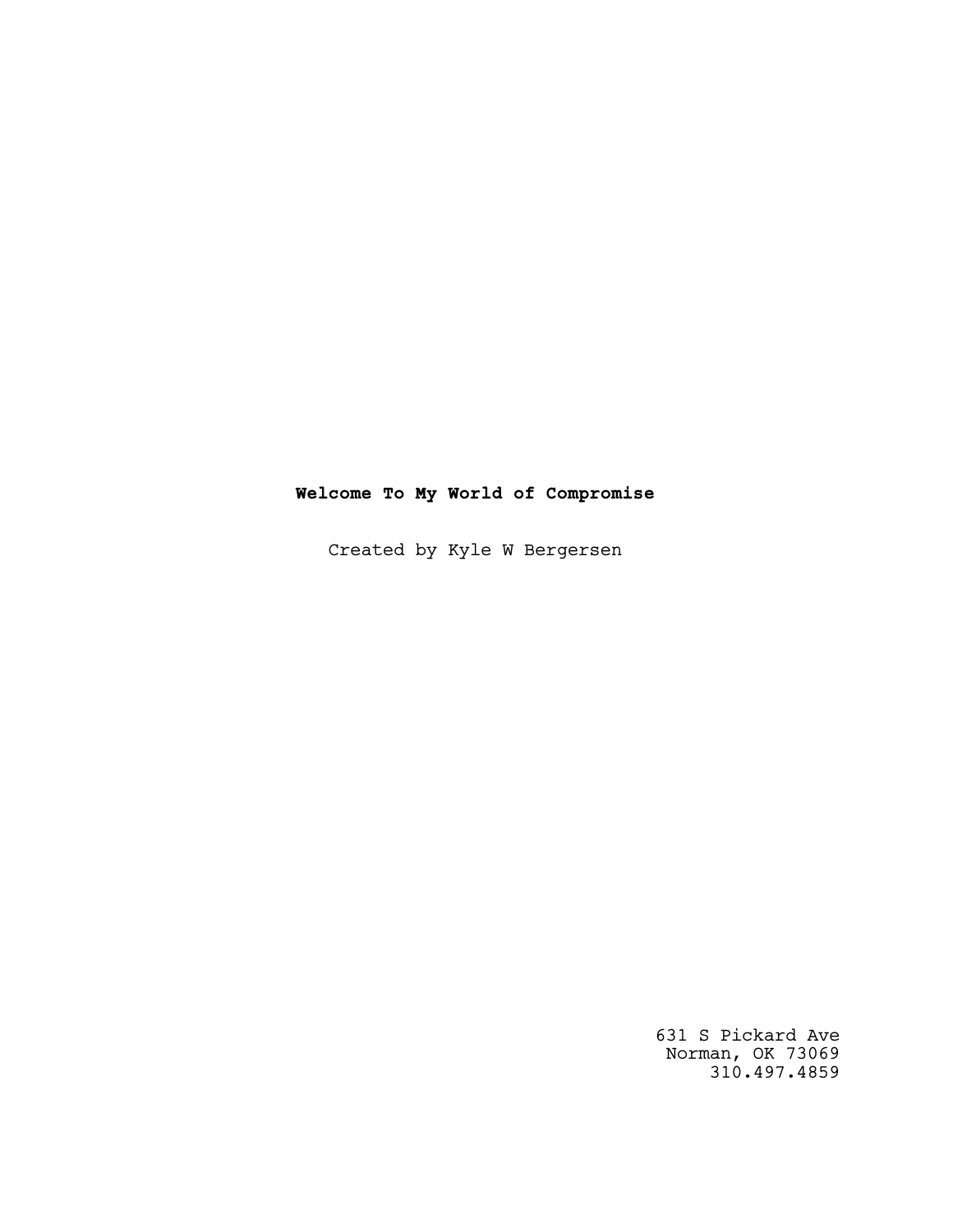#### **TEASER**

FADE IN:

EXT. STUTTS' BACKYARD - DUSK

STUTTS (42) stands at the bottom of his empty kidney-shaped pool. Raking leaves into a neat pile.

> STUTTS (V.O.) For the record, I'm not hiding. I'm valiantly staving off the inevitable. (beat) My wife's making me take a breathing class, tonight. I didn't even know there was a wrong way.

Stutts SIGHS deeply and mournfully.

STUTTS (V.O.) Thank God, my kids are afraid of hard work. Or they'd be down here begging for money and the transportation to spend it. (beat) I'm not a father. I'm a carbonbased cash machine.

Stutts likes raking leaves. It makes him feel useful.

STUTTS (V.O.) Being a father was so much easier for my dad. The ability to pee while standing up was the only qualification to establish dominance. (beat) But nowadays, guys hafta start wars and scale mountains that have already been climbed a zillion times. Just to prove we still matter.

Stutts squeezes lighter fluid onto the pile with a mischievous grin.

> STUTTS (V.O.) That's why I like it down here. Everything's on the surface. There's no mystery. No ambiguity. No compromise. (beat) Not even the wind can interfere, as I bend nature to my will.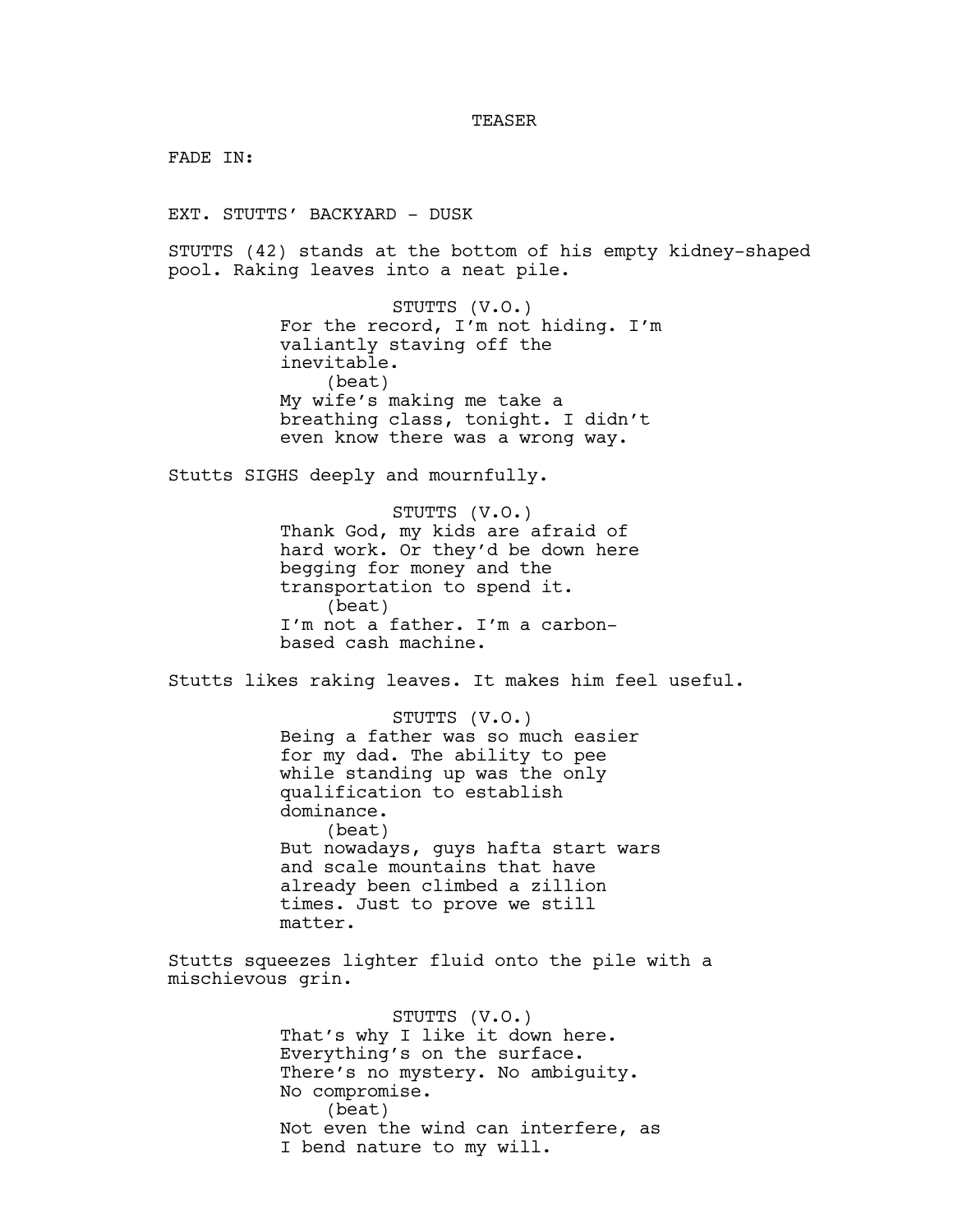Stutts lights a match. Sets the leaves ablaze. Dark smokes climbs towards the sky. A beatific smile grows on his face.

> STUTTS (V.O.) But don't get me wrong. I love my family. I just don't always like 'em.

A DISTANT SIREN GROWS LOUDER. Stutts frowns as his wife, Marcy, screams from inside the house.

> MARCY (O.S.) Fire! Fire!

STUTTS (to camera) Welcome to my world.

FADE TO BLACK.

END TEASER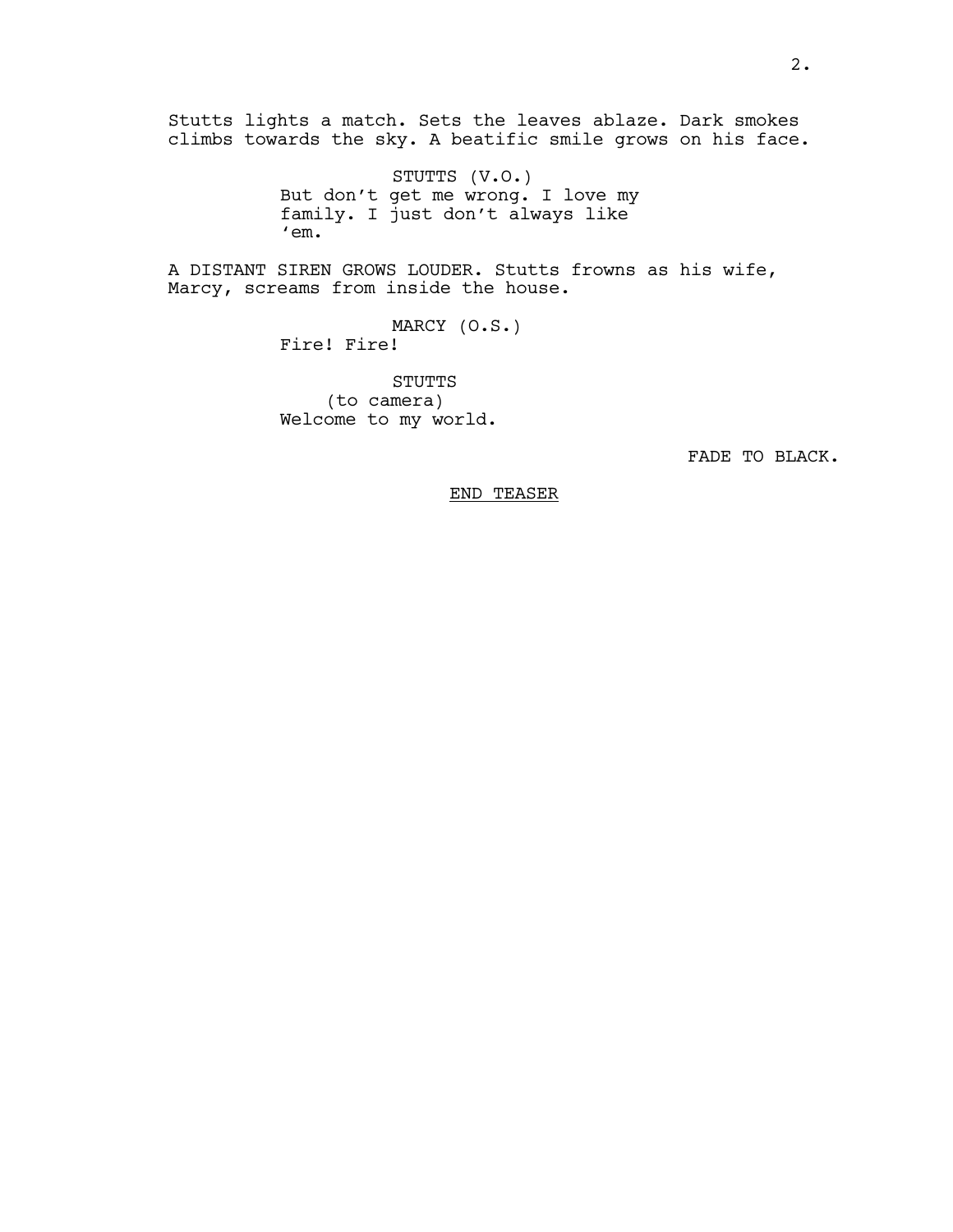ACT ONE

FADE UP:

EXT. STUTTS' HOME - NEXT MORNING

The morning sun glistens on a large, turn-of-the-last-century home in Crocus Hill. The mansion district in St Paul, MN.

Home to F Scott Fitzgerald, the minor league darling St Paul Saints, Winter Carnival and the largest indoor curling rink in North America (can you say bonspiel?).

INT. STUTTS' HOME - MORNING

Not quite awake, Stutts puts whole beans in his food processor (without a cap). Sending them flying onto the white tile floor.

> STUTTS Good one, Stutts.

Stepping on the loose beans, Stutts loses his footing. Catching himself on the counter. Forced to crawl to the broom closet.

On all fours, he bumps into his wife's legs, MARCY (38). An all-business, alpha female without an ounce of fat. Bound and determined to rule her domain (defined by all she sees).

> MARCY I'm sorry I called 911, last night. But if this is your way of getting even.

STUTTS Don't worry. I can handle this.

As Stutts gets the broom, OSSIE (10) enters in a business suit. He wears heavy glasses and carries a briefcase. HAVING JUST GIVEN HIMSELF THE WORST HAIRCUT IN HISTORY.

> **OSSTE** Good morning, earth parents.

STUTTS Morning, Ossie.

OSSIE I'd prefer that you use my proper name from now on.

Ossie hands his father a business card that reads: *Clark Kent, Reporter, The Daily Planet.*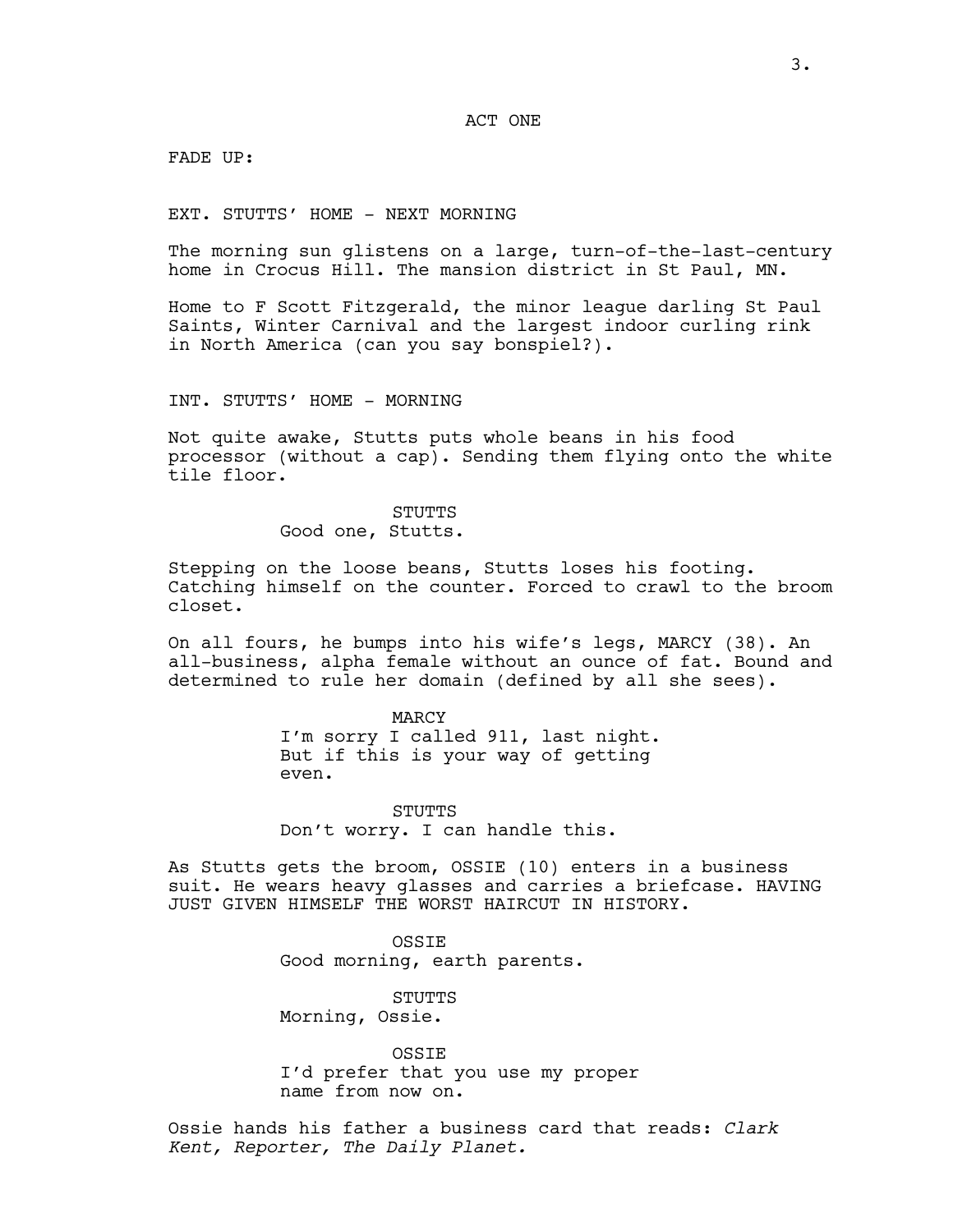MARCY Watch your step. There are beans... (looking at his hair) Oh my God! What did you just do?

### OSSIE

Nothing.

Stutts looks at his son's haircut which borders on selfmutilation. Marcy HYPERVENTILATES. Trying to center herself.

> STUTTS Am I missing something?

MARCY His hair. You can't see that?

**STUTTS** Yeah, I see it. So what?

Marcy holds Ossie protectively. Looking at Stutts like he's some kind of monster.

> MARCY Your son just took a hacksaw to his head. And that doesn't set off any alarms?

STUTTS Not when it's him.

MARCY You sweep. I parent.

Marcy leads Ossie to the kitchen table. Pours him a big bowl of cereal*.* Fusses over the signature curl grafted onto his forehead.

> MARCY I swear your father suffers from male-pattern blindness. I just hope he hasn't passed it along to you.

Stutts looks up from his sweeping.

STUTTS

I heard that.

MARCY I didn't say you were deaf.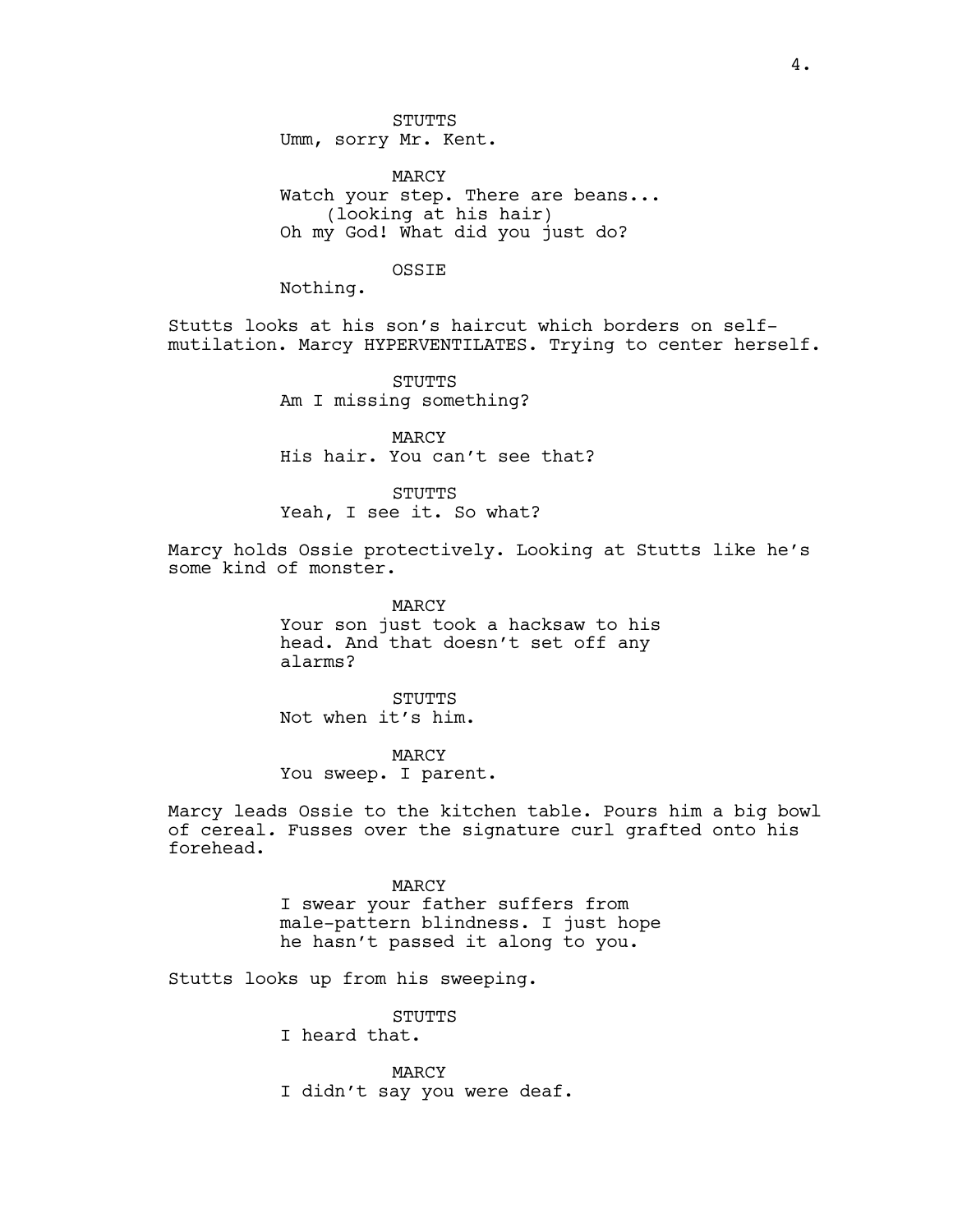MARCY (to Ossie) You have such beautiful hair. Why did you do this to yourself?

Ossie pushes away his bowl of sugar-fortified cereal.

OSSIE Can I have eggs?

Marcy pushes back the bowl.

MARCY This cereal pays for half our mortgage. You'll eat it all and like it.

Enter STELLA (13). Dressing a little too sexy for her chaste age. Carrying their NEW BABY.

> STELLA Am I the only person in this house who can hear a baby crying?

Marcy takes the infant from her.

MARCY Thanks, Stella. (to the baby) Is momma's little man hungry?

**OSSTE** He can have the rest of my cereal.

STELLA Ya know, it'd help me develop an emotional bond with my new brother, if he had a name.

Stutts and Marcy share a guarded look.

STUTTS We're getting closer. We've just agreed to enter into binding arbitration.

Stutts' electronic leash goes off. He checks the text.

STUTTS I gotta get to the hospital. Honey, can I borrow some cash for parking?

Without waiting for a reply, Stutts ruts through her purse and PRODUCES A PACK OF CIGARETTES.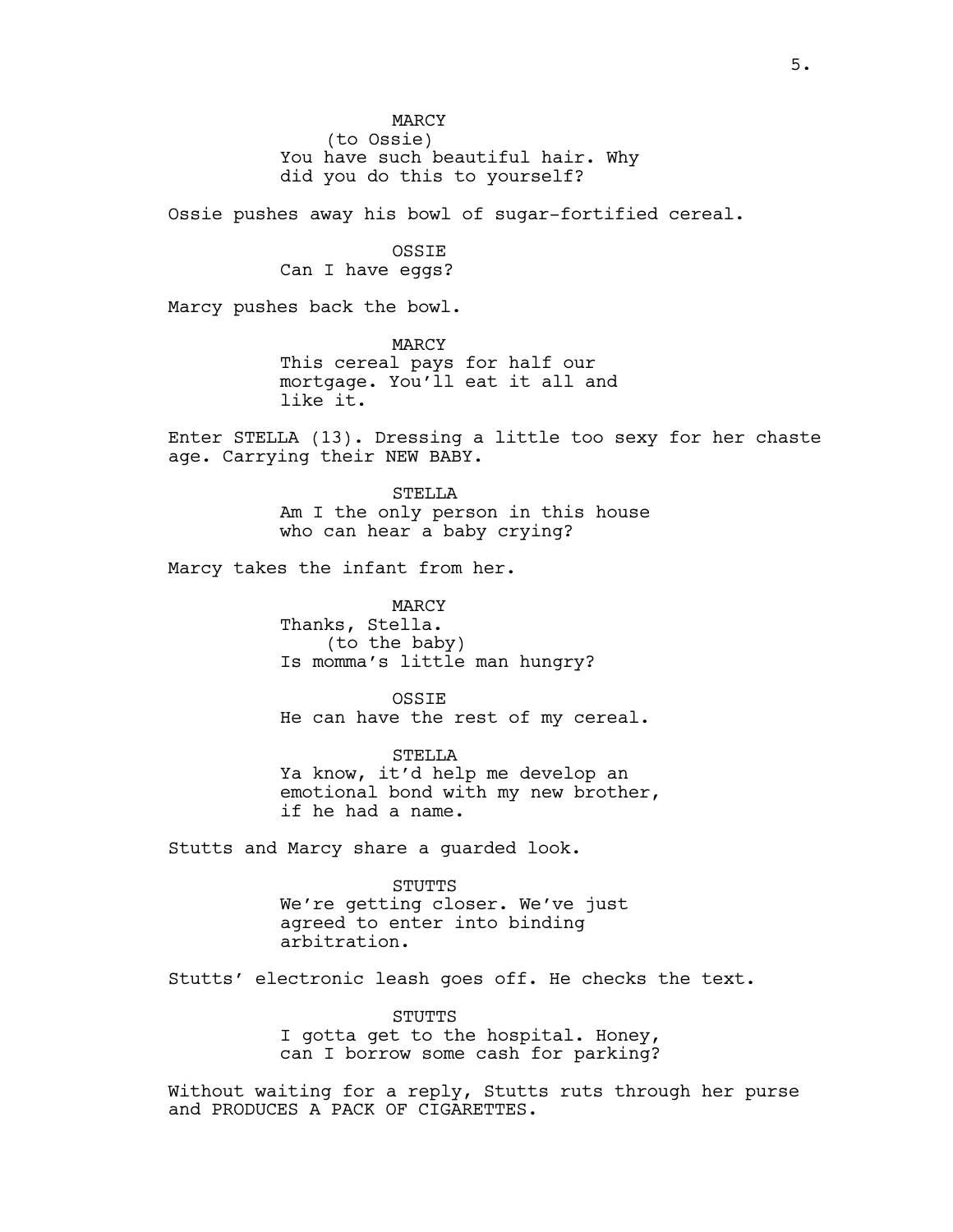Marcy, did you start smoking again?

Marcy nurses the baby.

MARCY No. And that's not my purse.

### STUTTS

So whose purse is it?

All eyes, eventually, land on Stella. DUM-DUM-DUM! Busted!

INT. STELLA'S ROOM - DAY

Stella sits on the edge of her bed. Looking at her feet. Stutts tries to look stern, while Marcy paces angrily.

## MARCY

I'd like to know how you'd punish your daughter, if you caught her doing something stupid like this?

Stella looks at them, defiantly, in the eye.

STELLA That's easy. I'd let her get an apartment and buy her a Vespa.

Marcy GROANS. Stutts restrains his loving wife.

STUTTS Calm down, Marcy. Remember our breathing lessons.

MARCY (accusingly) And what exactly are you doing to help?

STUTTS What? This isn't my fault.

MARCY

And it's not some hockey game you get to watch from the luxury box. She's your daughter too.

For Stella, watching her parents fight is the worst torture in the world -- especially when she's the subject.

> STELLA Can we get this over with? I'm gonna be late for school.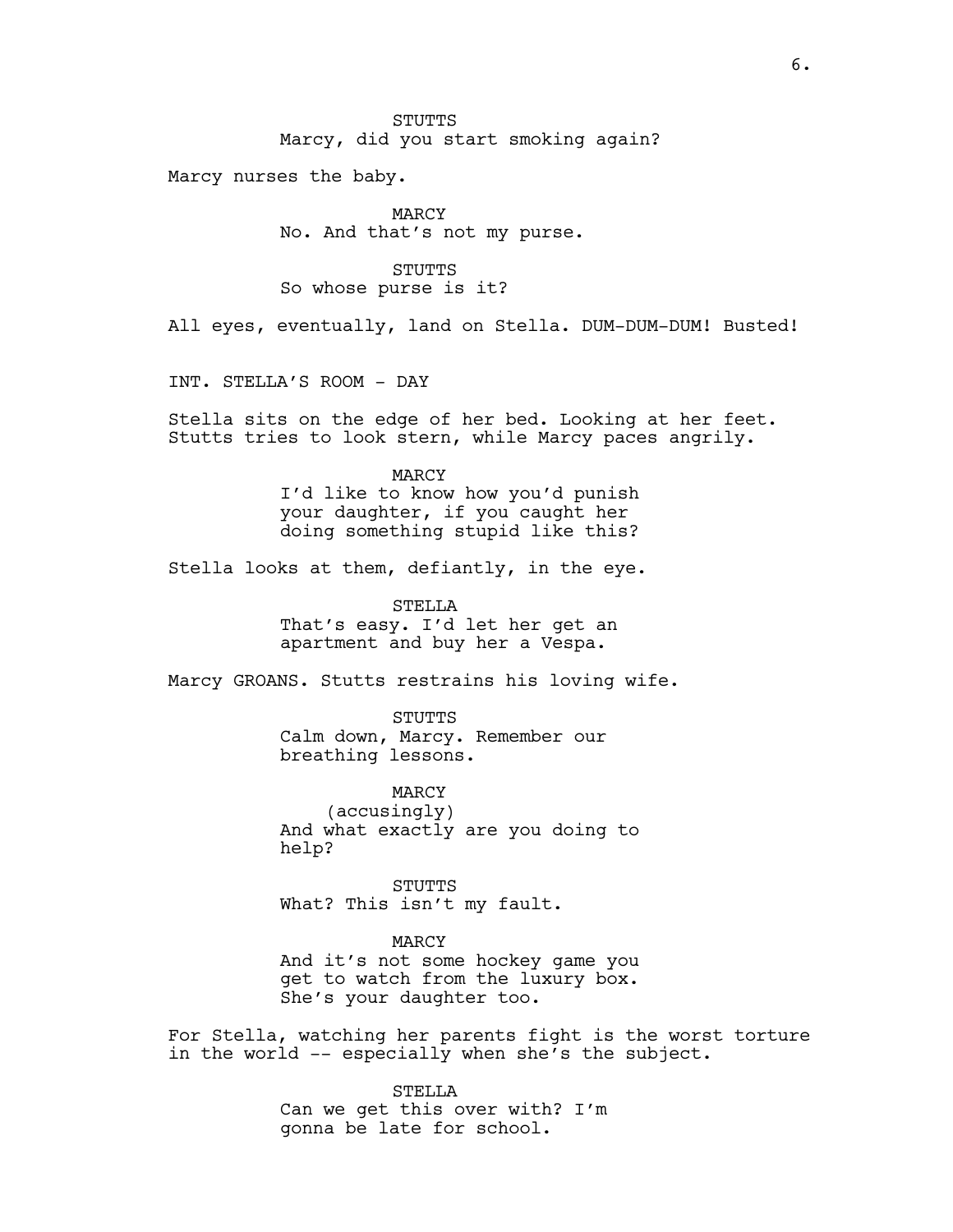MARCY

Don't get lippy, young lady. You're in more trouble than you know.

STELLA (mumbling) Well, yeah. Cause you won't tell me what it is.

Marcy turns back to Stutts.

MARCY And I'm getting sick and tired of doing everything around here.

**STUTTS** So what should I do? She's too old to spank. We can't tie her up in the yard. And you've taken rendition right off the table.

MARCY If you think you can do better, Stutts, be my guest. Just make sure you don't backslide later.

Stella, vainly, attempts to hurry things along.

STELLA You could always ground me in my room for a week.

**STUTTS** 

Well...

MARCY No way. That'd be like locking you up in a wifi playpen.

STELLA What about taking away my cellphone?

STUTTS Maybe we...

MARCY (sarcastically)

And what if I need to get a hold of you?

**STUTTS** You're completely incapable of delegating, aren't you?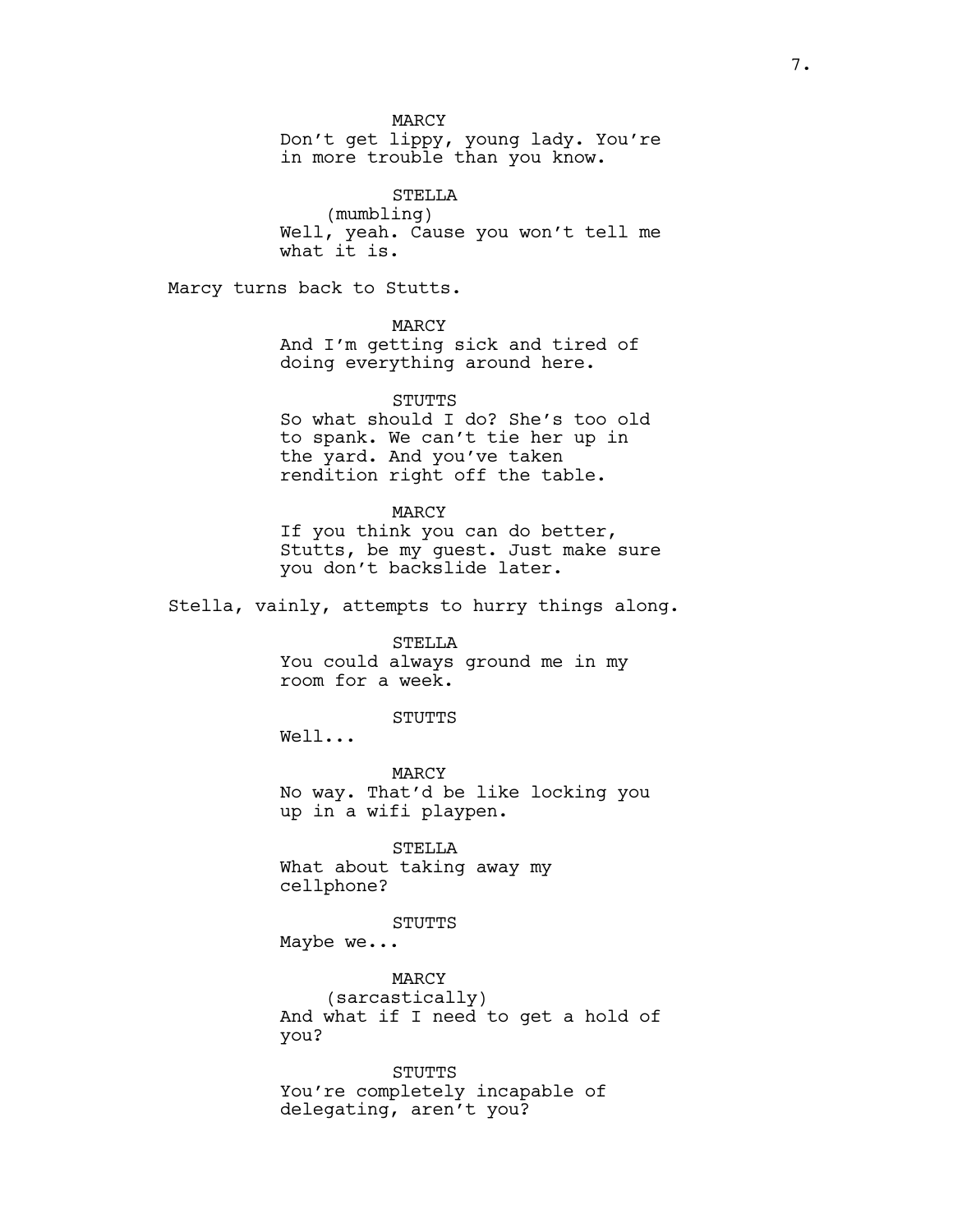MARCY What? No, go ahead. Punish on.

STELLA Maybe I should wait outside, while you two get your act together?

MARCY Can you believe her nerve? I'm tempted to...

STELLA I thought Dad was handling this?

STUTTS He is! I mean I am. Ignore the woman behind the curtain! I'm in charge, now. (beat) And plan to come down on you so hard, it'll make Abu Ghraib look like a cheerleading camp.

Stella folds her arms defiantly. Ready to butt heads.

STELLA Do your worst. But I won't be treated like a baby anymore. The second you turn your back, I'm getting a tattoo.

Her parents share a look of shock and awe.

MARCY I better deal with this. If you screw up, she'll be disfigured for the rest of her life.

STUTTS What's the big deal? You got a tattoo, when you were sixteen.

Marcy scowls at Stutts. Stella's eyes widen with possibilities. If only Stutts could take back his words.

> STELLA Really? Where? (beat) What else did you do back then? Sex? Drugs? Drive-by shootings?

MARCY Thank you for shattering any credibility I had in this matter.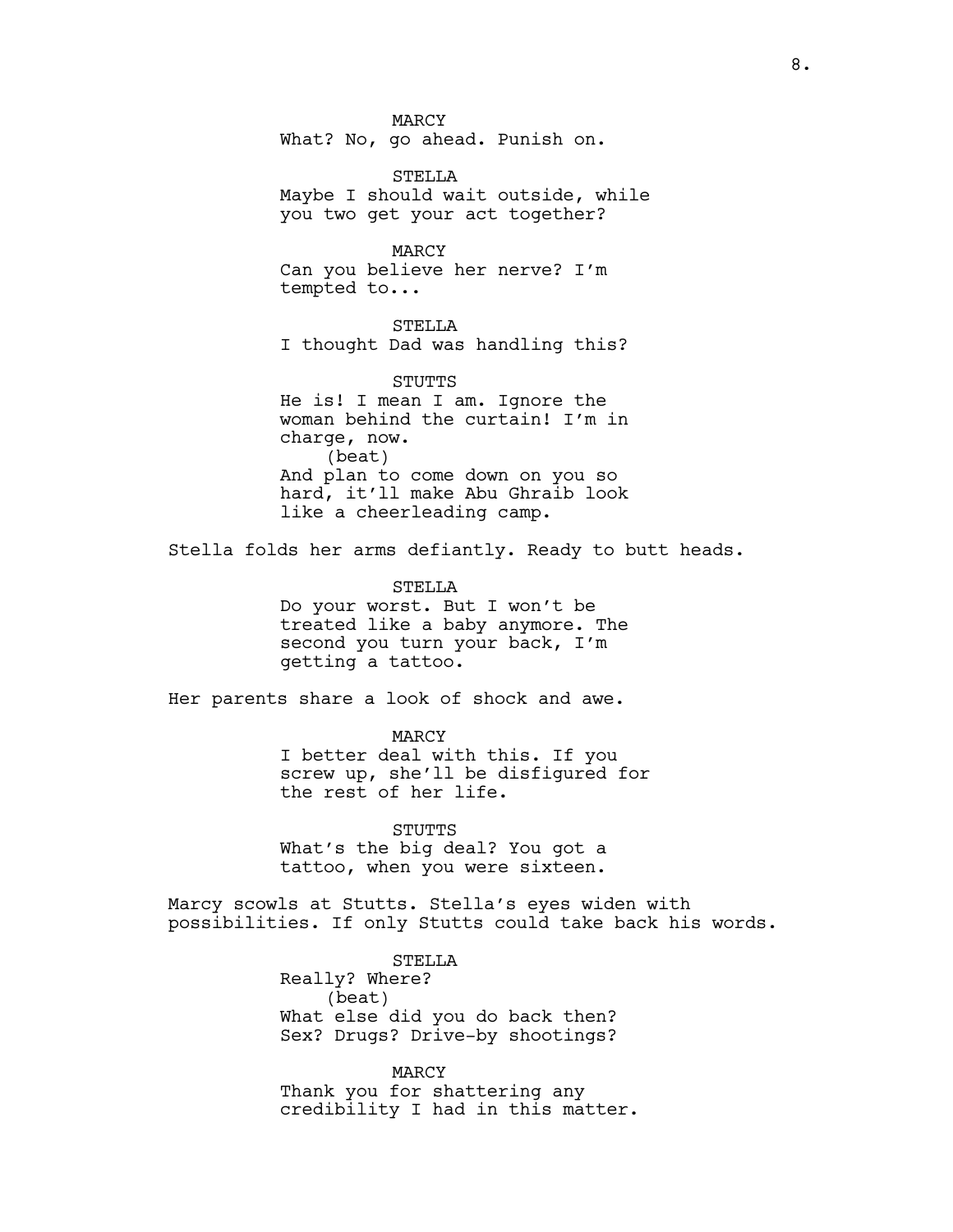STUTTS It just sorta slipped. But don't worry. I can straighten out Stella without needing any back-up. Easy, peasy, Japanesy.

MARCY

If you wanna tackle a situation with life-long repercussions, I'll give you enough rope to hang yourself. (beat) But if you screw up and she does get a tattoo, I'm naming our baby.

INT. HOSPITAL SURGERY ROOM - DAY

Stutts monitors his anesthesiology ventilator, while his best friend, DICK LEMPKE (40's), performs open-heart surgery. The kind of guy who smokes, while he works.

> DICK So Marcy offered up the bait and you took it. Hook, line and sinker.

STUTTS It's a slam dunk, Dick. I can handle my own kids.

DICK But didn't Marcy already say you could name the next baby, if she picked the last one?

INT. STUTTS' NURSERY - DAY - FLASHBACK

Stutts and Marty look over the crib.

STUTTS Whatta ya think about namin' him after me?

MARCY Chester? Over my dead body. I wanna call him, Osceola.

STUTTS Osceola? Can't we, at least, pick an American name?

MARCY It is an American name. An ancient American name. Held by the greatest chief of the Seminole tribe.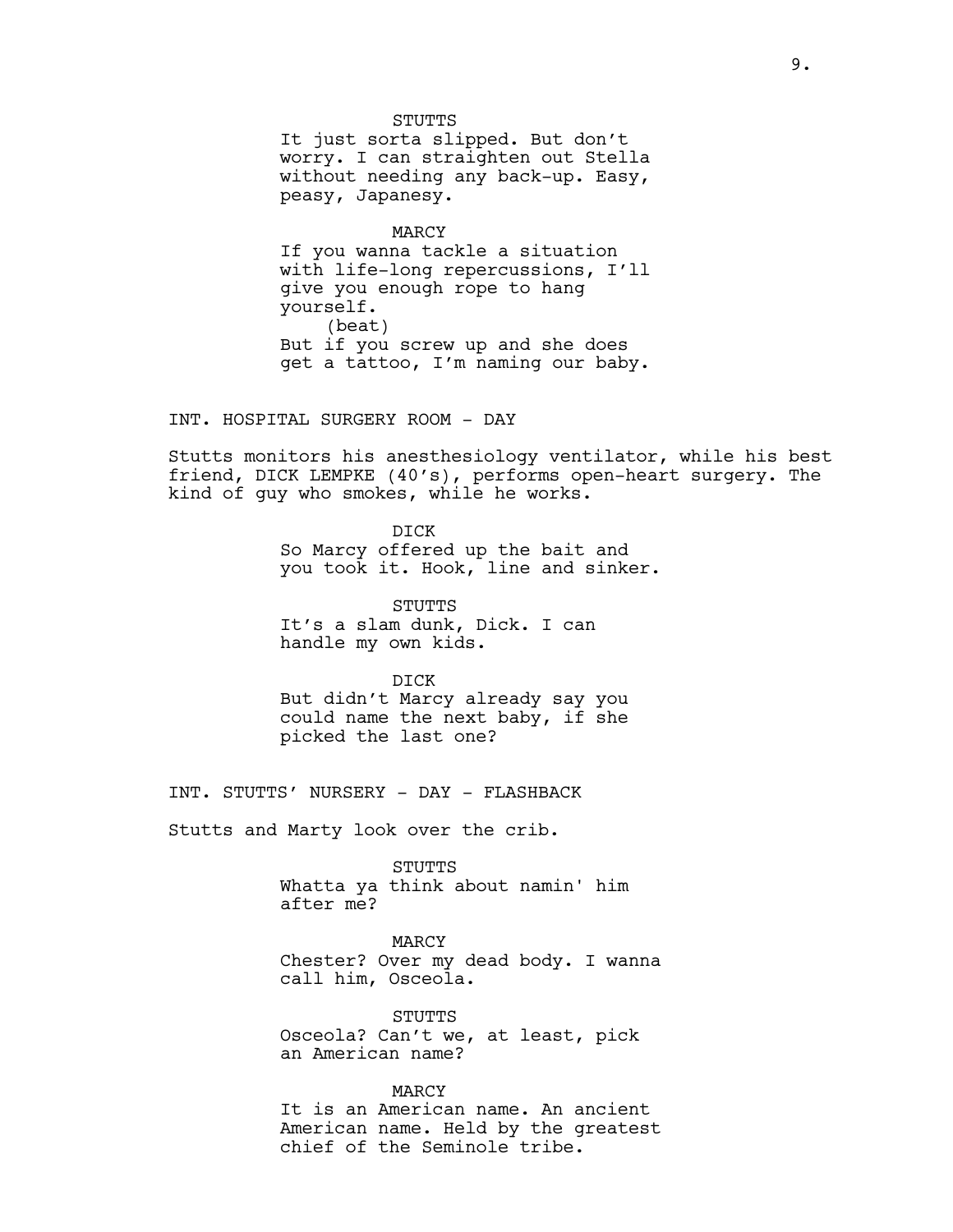### MARCY (cont'd)

(beat) I want our son to have a name that puts him head and shoulders above his class. Makes him completely unique and thrusts him into a position of leadership.

### STUTTS

With a name like that, they'll thrust his head in a urinal, the second he starts middle school.

DICK (V.O.) And right after that, Marcy played her vasectomy card. Am I right?

END FLASHBACK.

INT. HOSPITAL SURGERY ROOM - DAY

Stutts grimaces. Stupid-stupid-stupid. A NURSE peels back Dick's mask so he can take another drag.

> DICK If your urologist hadn't botched that job, you wouldn't even be having this problem, right now.

Stutts feels duped. Dick pulls off his gloves triumphantly. Raising his arms like he just tied a rodeo steer.

> DICK (to the ceiling) Time! Sorry God, not in my house! (to Stutts) Let's get some lunch. We'll take my new Bentley.

STUTTS Sure. Soon as I find my glasses.

DICK They're on your forehead.

Stutts looks up. Oh, right.

STUTTS

Tell me, Dick. Have you ever heard of a condition called male-pattern blindness?

DICK You kidding? I just finished a 20K walk-a-thon to raise awareness for that disease.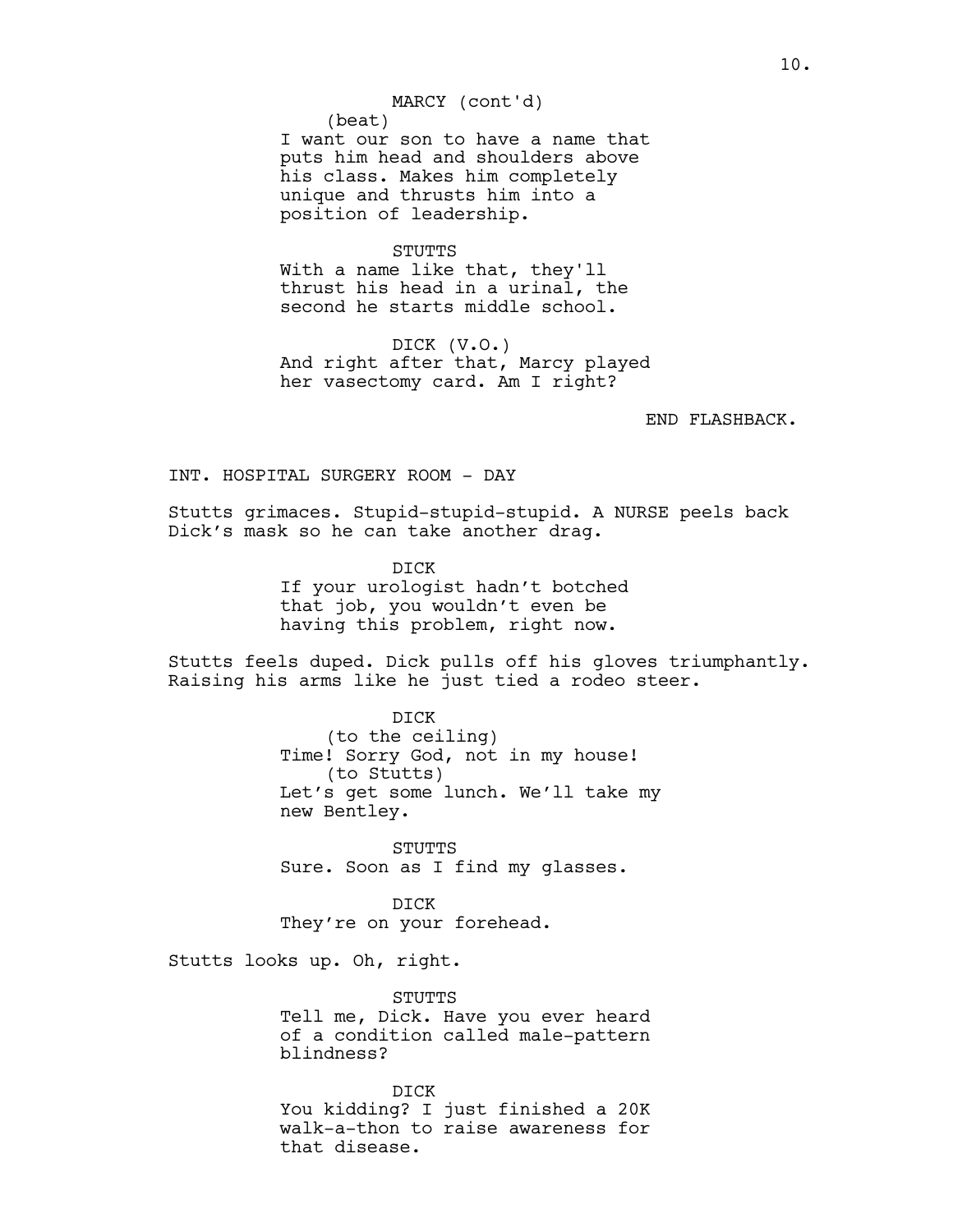### STUTTS Really? How'd I miss that?

Dick politely shrugs. Not wanting to hurt his feelings.

STUTTS

D'ya think I got it?

DICK

It's hard to say, Stutts. We've known each other for so long, I'm too close to make an accurate diagnosis. (beat) It's not like you get a throbbing chancre, every month, as a friendly reminder.

STUTTS Guess I'm part of the problem and not the solution.

DICK Don't worry, buddy. Lemme be your eyes. You just keep doin' what you do best -- passin' gas.

Dick CHUCKLES TO HIMSELF as he walks off. Stutts looks at his ventilator like it's his worst enemy. Pumping up and down.

> STUTTS That one just keeps gettin' funnier.

EXT. STUTTS' HOME - DAY

Stutts gets out of his pristine 1960 Buick Invicta (the plates read: DAD-CAR). He grabs the baby's car seat (with hang tag: *Baby Doe*) and heads to the front door.

> STUTTS (V.O.) If anyone should take the blame for this problem, it's me. I've been way too soft on these kids. So it's time to step up and take back the night. Let 'em know what having a real dad is like.

MUSICAL CRESCENDO. But the door's locked. Stutts can't find his keys anywhere. Losing his momentum.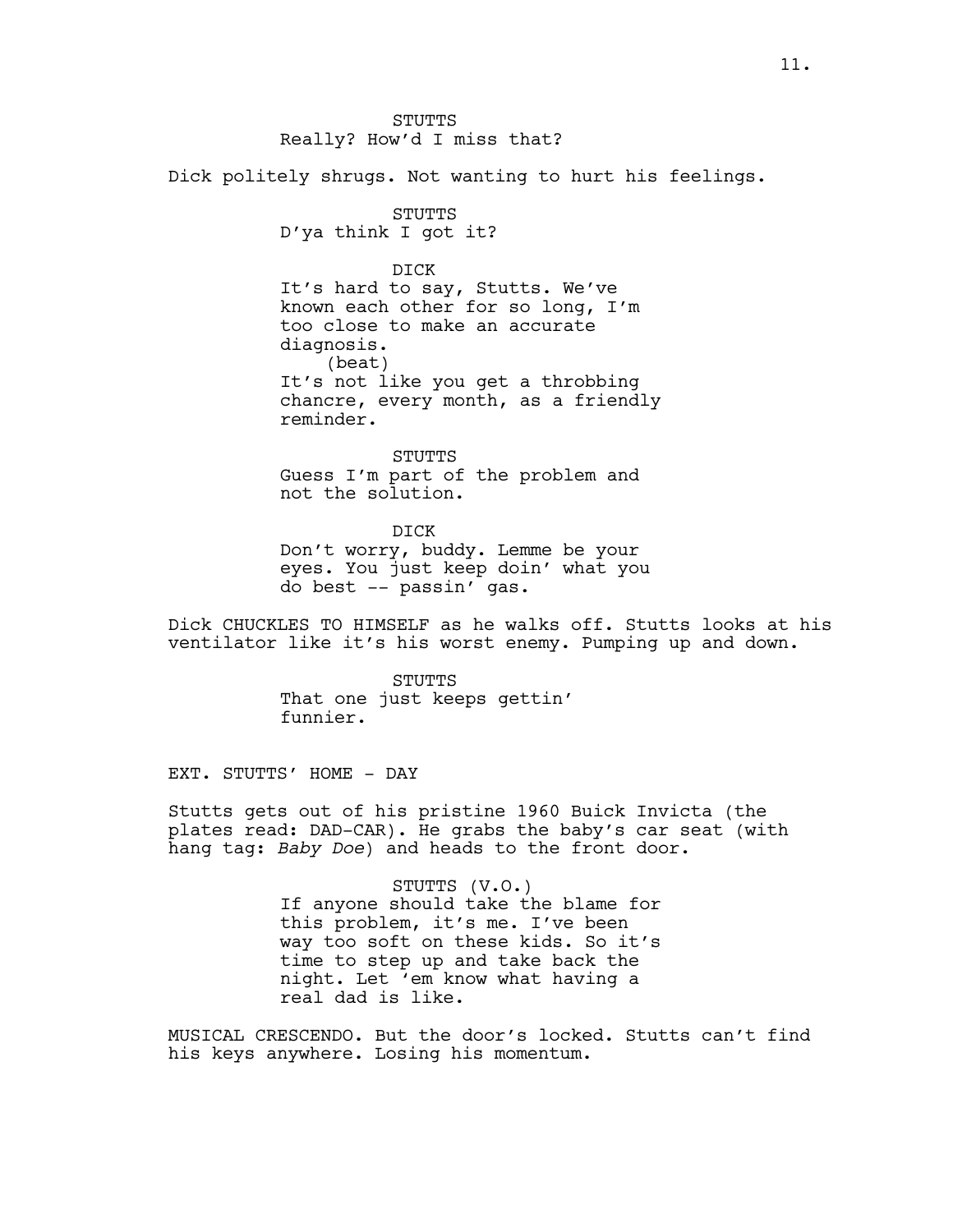STUTTS (V.O.) I wish my dad was still around. I could use a good role model, right about now. Even a negative one.

CUT TO:

#### EXT. GOLF COURSE - DAY - FLASHBACK

YOUNG STUTTS (10) caddies for his dad, BOB STUTTLEMEIER (40's). One of those little wrestler guys. Built like a fireplug with a raging Napoleon complex.

Young Stutts (almost his dad's height) drags his heavy clubs across a decorative bridge that spans a large water hazard. The sun glaring down.

> BOB Careful with those clubs, Stutts. They're worth more than you are.

Young Stutts stops dead in his tracks. Mad as hell. Throwing the clubs off the bridge and into the water. Bob's astonished by this open act of defiance.

> BOB I didn't even want kids.

Bob jumps over the rail to rescue his clubs. Disappearing below the surface.

END FLASHBACK.

EXT. STUTTS' HOME - DAY

Stutts rings the doorbell but no one answers.

STUTTS (V.O.) That was the last time I saw my father alive. How was I to know the little bastard couldn't swim?

Stutts puts the baby down and takes everything out of his pockets. Looking for his keys.

> STUTTS (V.O.) But I'm gonna find a punishment that turns Stella around. Bring back the daughter I once knew and liked. I've been training for this moment, ever since I started changing diapers. (beat)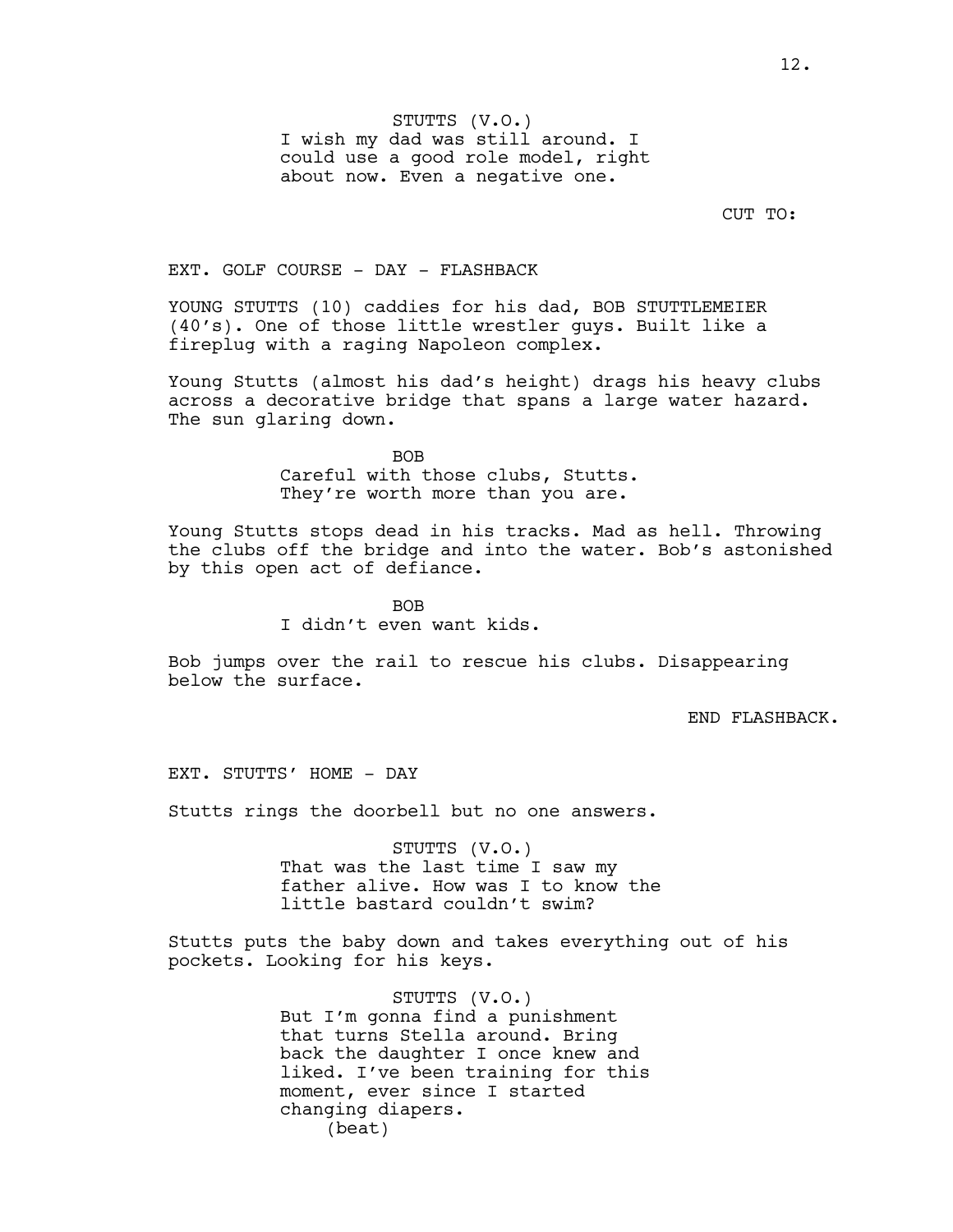It's my big chance to prove to my wife, she can't go it alone. And show my kids that I can fix problems without my wallet. STUTTS (V.O.) (cont'd)

ANOTHER MUSICAL CRESCENDO. Stutts pounds on the front door.

STUTTS (V.O.) This is my destiny. My chance to seize the day. If only I could get inside my house.

Exhausted, Stutts spies the keys sitting on top of his car.

STUTTS (to himself) You're an idiot, Stutts.

INT. STUTTS' HOME - DAY

Stutts enters with the baby.

STUTTS Ossie? Stella?

No response. Then Stutts finds a note on the closet door. *Please Meet Me In My Office ASAP. Clark.*

> STUTTS Office? What office?

That's when Stutts looks at the closet door again.

INT. STUTTS' CLOSET - DAY

Holding a flashlight, Stutts crawls into the closet. Ossie crouches behind a TV tray he's fashioned into a working desk. His close-cropped hair makes him look quite professional.

> STUTTS (holding up the note) You wanted to see me, Mr. Kent.

OSSIE Yes, Mr... (off his paperwork) Stuttlemajor? Stuttleminor?

STUTTS Stuttlemeier.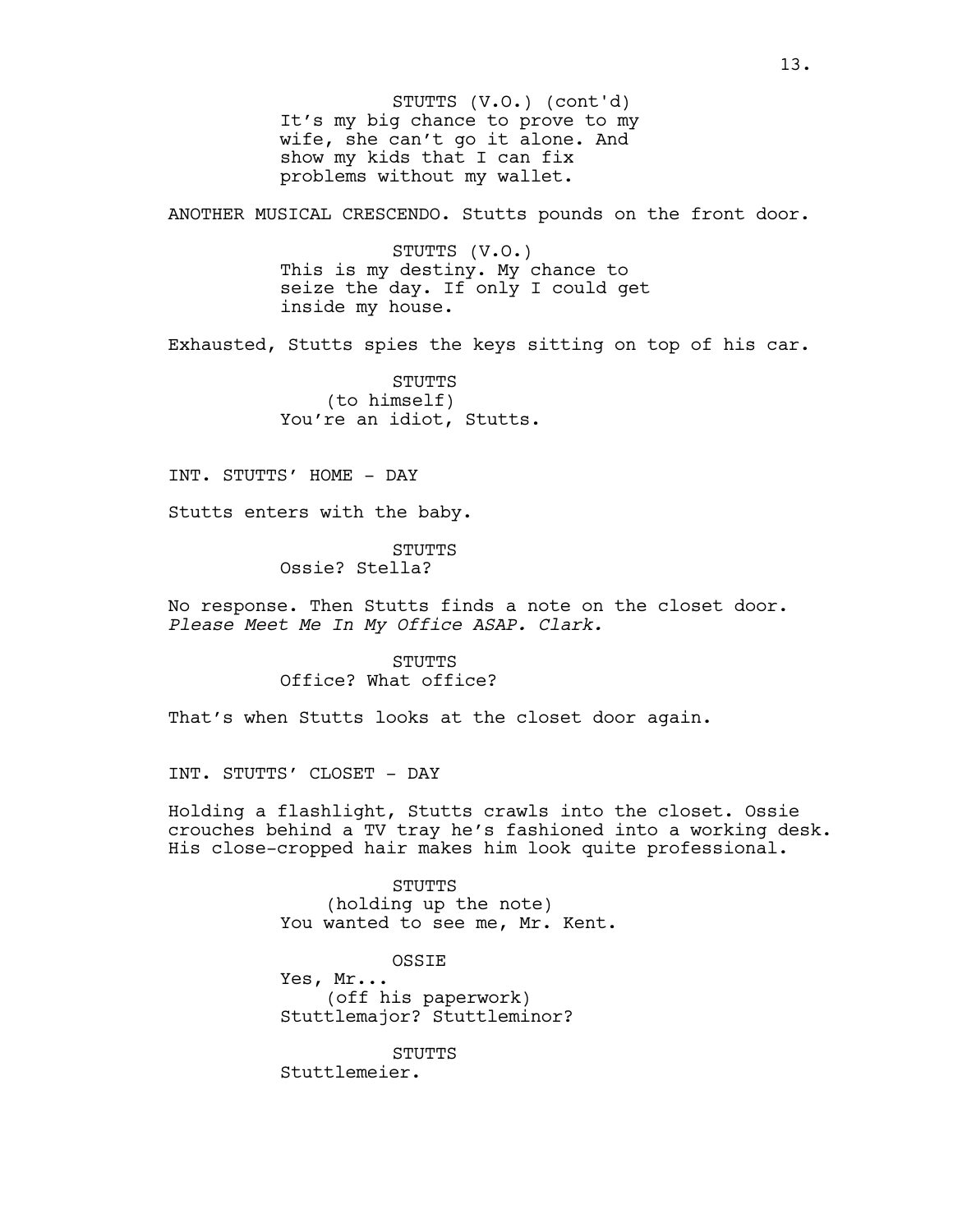**OSSTE** That's right, Stuttlemeier. I heard about your little pact for the baby's naming rights. And want to offer my services.

STUTTS Don't worry. I got it all handled.

OSSIE Do you? The choosing of a child's name should never be taken lightly.

Ossie hands Stutts some paperwork.

**OSSTE** So I've taken the liberty of downloading some punishments forbidden by the Geneva Convention. (beat) I suspect they'd be quite persuasive on my big sister, if applied with the proper...zeal.

Stutts looks at the diagrams and grimaces. Ouch! THEN NOTICES SOME SCUFFS ON OSSIE'S FACE.

> STUTTS Hey, are you okay? What happened?

OSSIE It's nothing. What can you expect when you put too many hamsters in one cage?

Stutts licks his tie and tries to clean Ossie's abrasions.

**STUTTS** This happened at school? It looks pretty bad. Lemme get some Bactine.

Ossie brushes him off.

OSSIE Cut it out. You're acting just like mom.

STUTTS And the minute she sees this, she's gonna freak.

OSSIE We gotta leave her outta this. As far as mom's concerned, I fell off the slide at recess.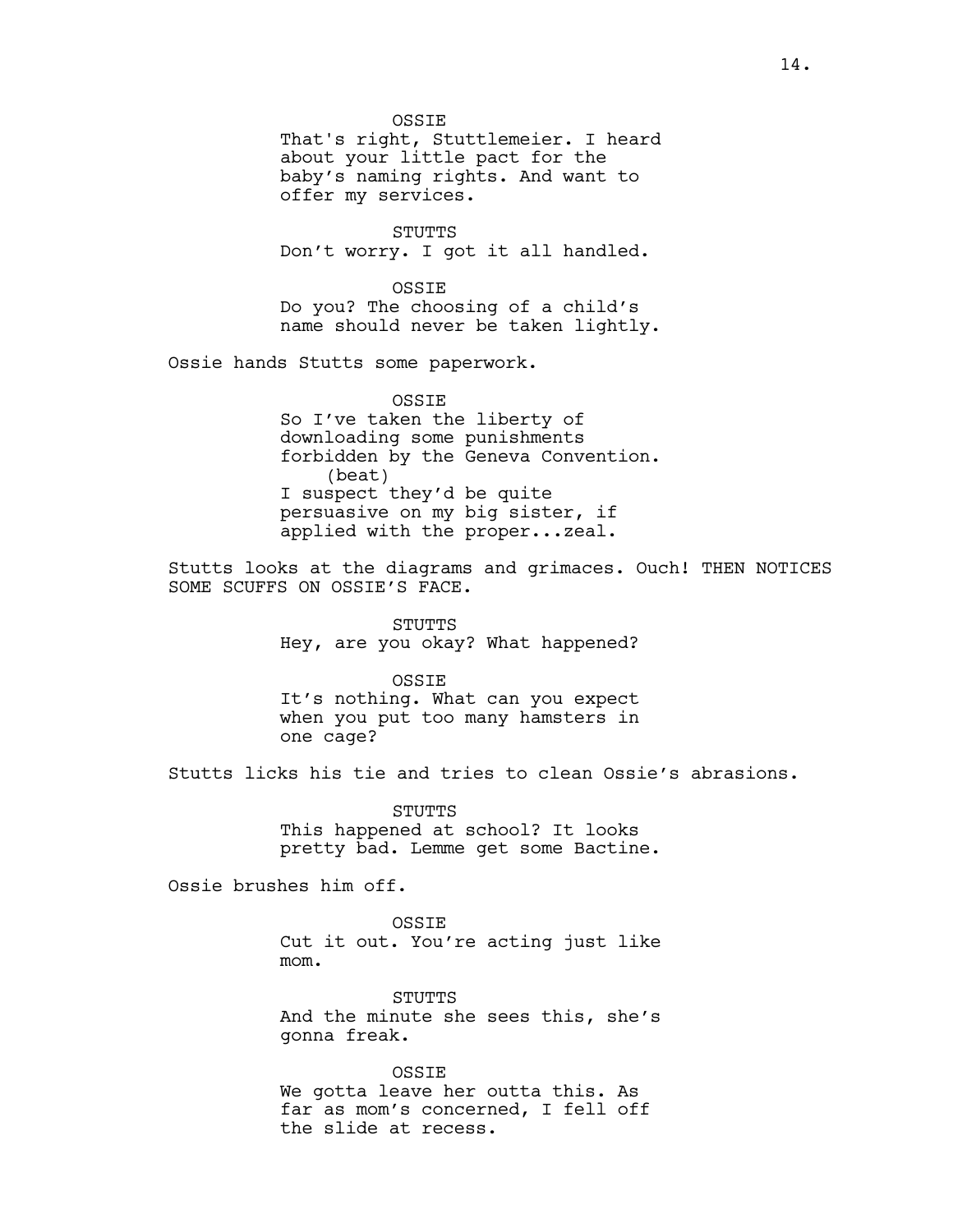**STUTTS** But you gotta lemme do something. Why are they picking on you?

OSSIE I can take care of myself. It's my little brother I'm worried about. I don't want history to repeat itself.

STUTTS (defensively) For the record, I wanted to name you after me. And held out as long as I could. But your mother ground me down like a ton of raw suet.

OSSIE I'm not here to point fingers, Mr. Stuttlemeier. I just wanna make sure we have an...understanding.

STUTTS (nervously) I'm not sure that we do.

OSSIE I want my sister's punishment to stick so you can name the baby. (threateningly) And I wanna like that name. I really wanna like it.

Ossie pops open the snaps on his shirt. Revealing a big red "S" on his chest.

> OSSIE And you won't like it, when I'm angry.

STUTTS Isn't that Hulk's catchphrase?

OSSIE Trust me. You don't wanna piss off Superman either.

INT. STUTTS' UPSTAIRS HALLWAY - DAY

Stutts practices his proper breathing, as he stands outside Stella's door. It's much harder than it looks.

> STUTTS (to himself) No pressure. No pressure.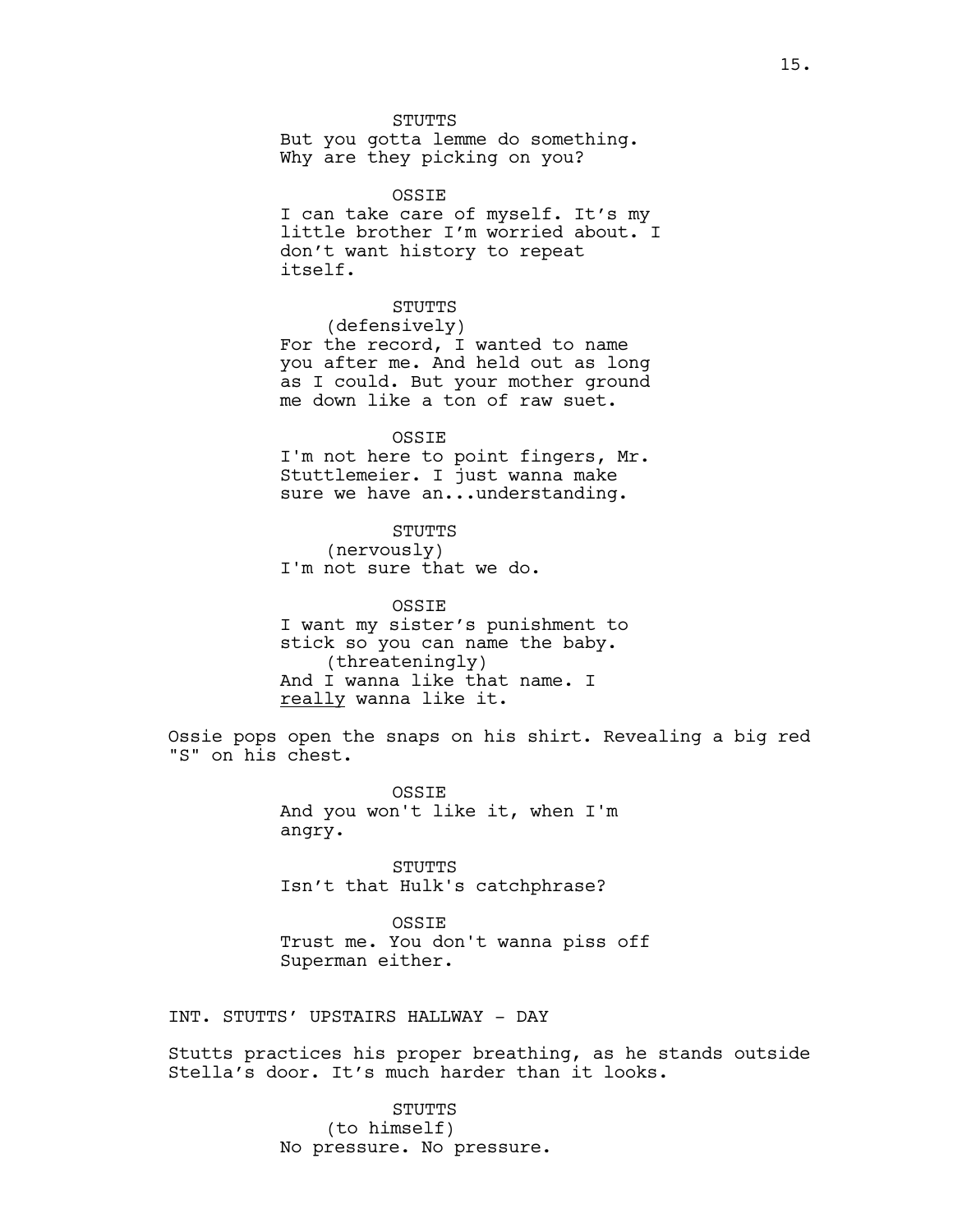He KNOCKS on the closed door.

STUTTS Stella? You ready to be effortlessly snapped outta your tweener ennui?

No response. Stutts KNOCKS again.

STUTTS Why are you acting like this? We used to have so much fun together. (beat) Stel? You in there?

Stutts cautiously opens the door. The room is empty. Stella never came home from school today.

> STUTTS Marcy's gonna kill me.

Stutts rushes off. Then comes back to check again. Just in case MPB impaired his vision. He seems almost relieved, when she's not in the closet or under the bed.

> STUTTS Nope. Still not here.

> > FADE TO BLACK.

END OF ACT ONE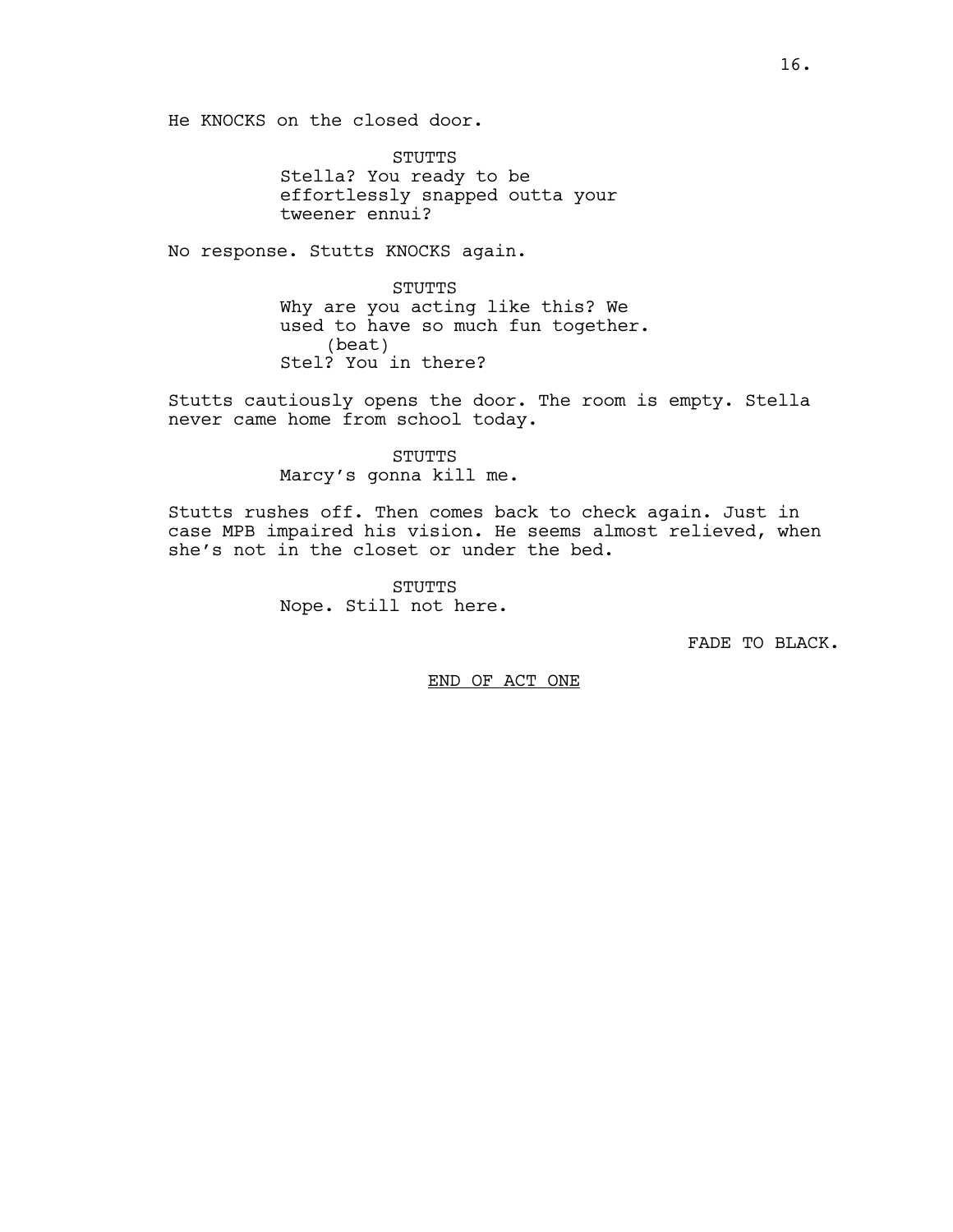FADE IN:

EXT. INTERSTATE EXCHANGE CLOVERLEAF - DAY

Stutts free falls from the bridge. Plunging towards the speeding traffic below.

> STUTTS (V.O.) During times of stress, stop and take a deep breath. Inhale, hold, release. Sure, sounds simple enough. (beat) My yogi, Sri Sri Sandeep Chakribarti claims better breathing can bring greater awareness, less stress and a happier life.

Stutts crashes into a moving car. A collision of broken bones, shattered glass and twisted metal.

> STUTTS (V.O.) And if that fails, you can always cheat.

INT/EXT. STUTTS' CAR - DAY

Stutts takes a hit from an asthma inhaler. Smiling like a junkie who just got his fix.

> STUTTS Okay boys, daddy's got his mojo back.

Ossie and the baby sit in the backseat.

OSSIE Can I have my inhaler back? I need it to live.

Stutts takes a wide turn. Losing a hubcap in the process. Desperately hitting the redial on his cellphone.

> STUTTS Your sister won't take my calls. And we can't let your mother find out she never came home, today. Because somehow, it'll be all my fault.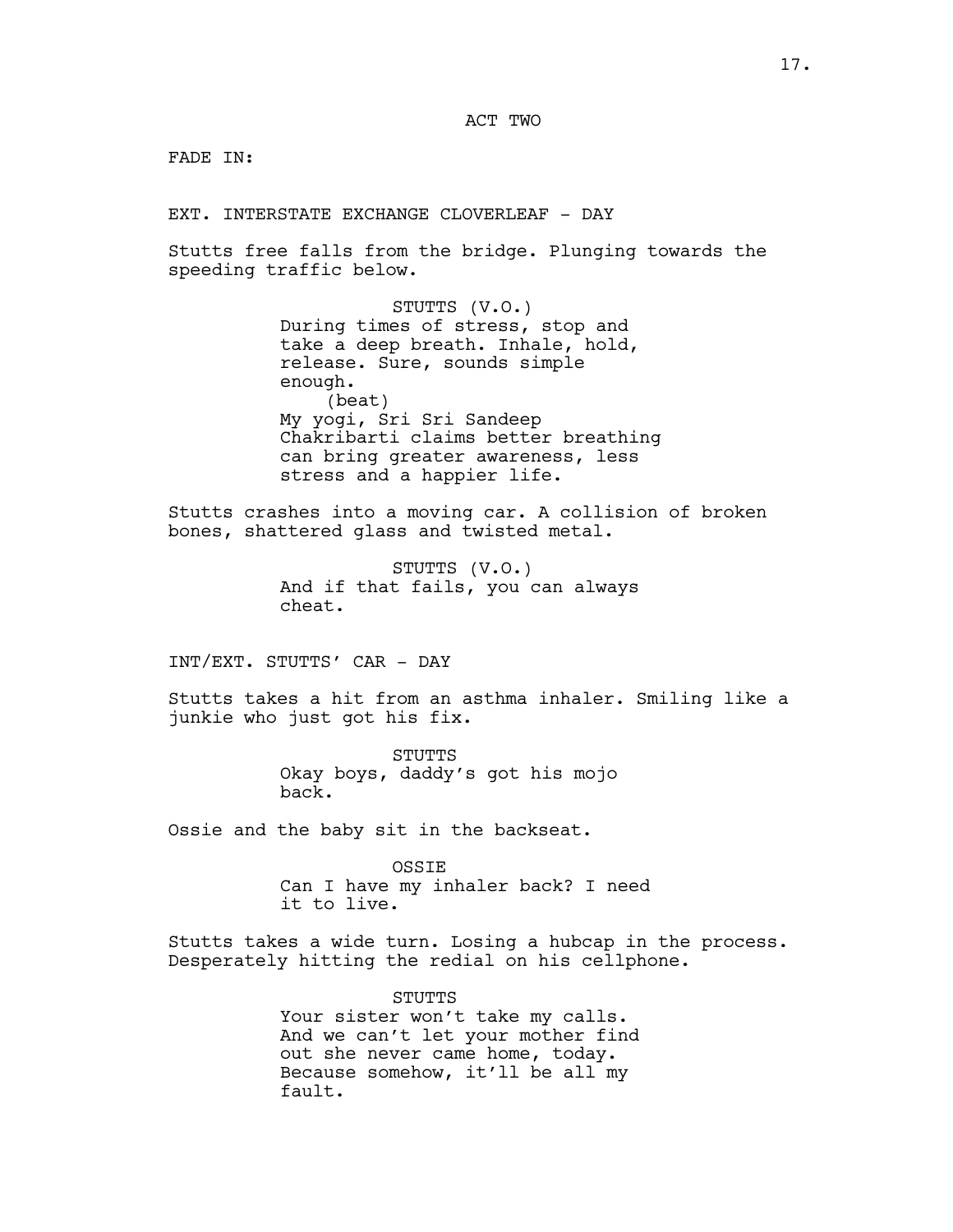**OSSTE** Ya know, Stella might be at the bus station. Chasing the adolescent myth of freedom. (beat) And, as she searches in vain for a substitute father-figure, she'll

find herself mired in a vicious cycle of pimps, hustlers and dealers.

STUTTS Don't bait me, Osceola.

Marcy calls his cellphone. Stutts puts on a brave face.

STUTTS

Yallo.

INT. MARCY'S OFFICE - DAY

Marcy talks to Stutts from her plush corner office at General Mills headquarters. The sign on her door reads: *Brand Manager. Boxed Cereals Division.*

> MARCY So have you dropped the hammer yet?

> > INTERCUT:

INT/EXT. STUTTS' CAR - DAY

Stutts narrowly averts an accident, as he juggles the phone.

STUTTS No, I've decided to let her sweat it out a little. If ya know what I mean.

MARCY A tough guy, huh? I like that.

STUTTS Yeah? Maybe she's not the only one who could use a little discipline.

MARCY Do me a favor. Don't shave, tonight. Or...I could close my door and tell you what I'm not wearing.

Stutts looks visibly torn. The boys smile at him innocently.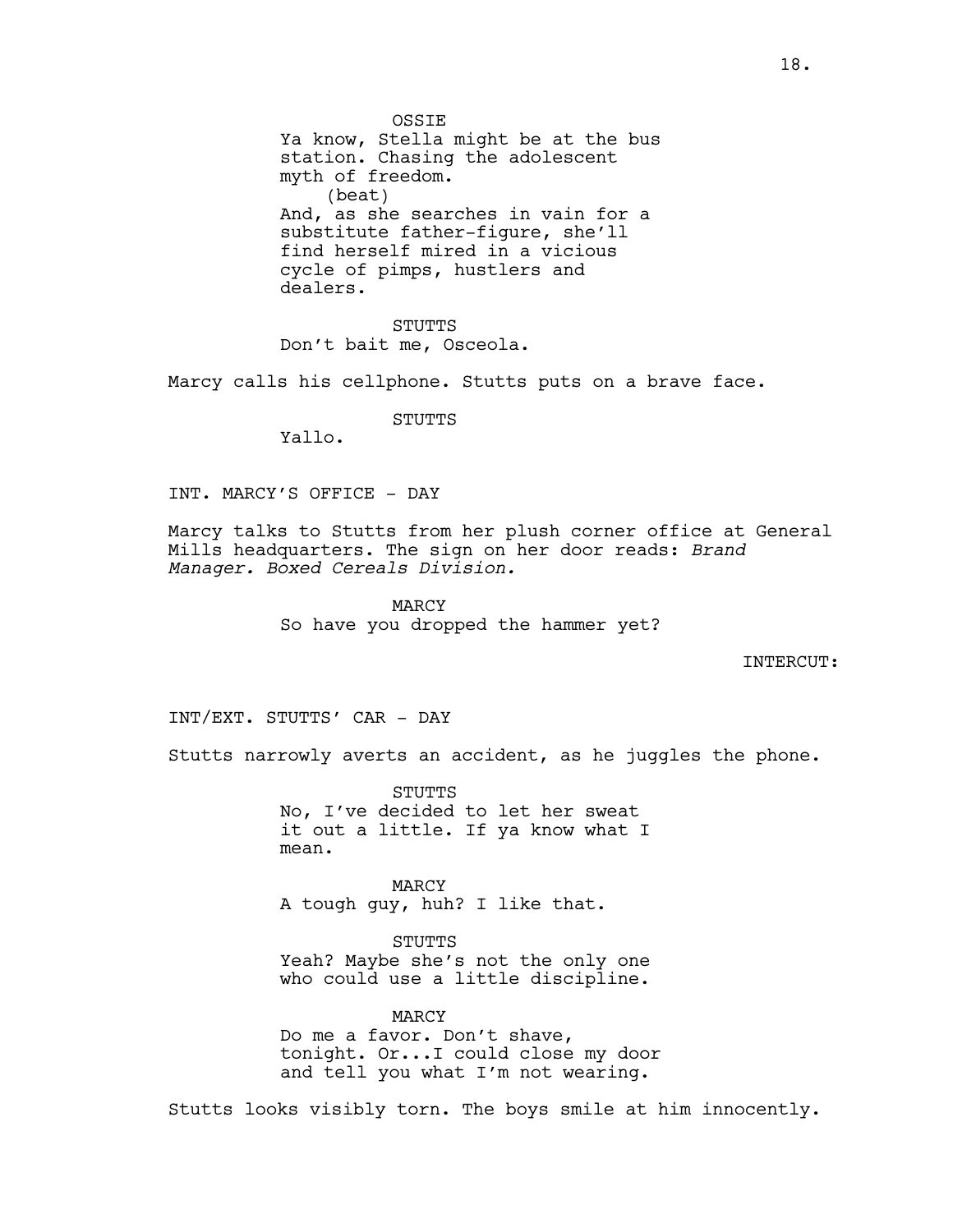**STUTTS** Now's not a good time.

MARCY It's your loss. But thanks for taking this on. It's nice having a real man around the house.

Marcy hangs up. Stutts HEAVES A LOADED SIGH.

INT. MARCY'S OFFICE - DAY

Marcy's assistant, PHILLIP (30's), hands her some proof sheets to approve.

> PHILLIP So how's the family?

> > MARCY

Stutts thinks he's got the stones to discipline the kids. And I've found myself in a win/win situation. (beat) If he pulls it off, I don't have to play the bitch anymore. And if he chokes, it proves he's completely incompetent.

PHILLIP Gee. Almost makes me wish I was a breeder.

INT. MALL OF AMERICA - DAY

With the baby strapped to his chest and Ossie in tow, Stutts wades through the crowded mall. Constantly referencing the screen on his cellphone.

INT. INK - DAY

This is not your father's tattoo parlor. Ultra-spare and ultra-chic. Franchising and marketing the concept of tribal decoration until it's completely meaningless.

Stutts finds Stella and her GAGGLE OF GIRLFRIENDS looking at the flash on the wall.

> STUTTS Thank God, I caught you before you did anything stupid.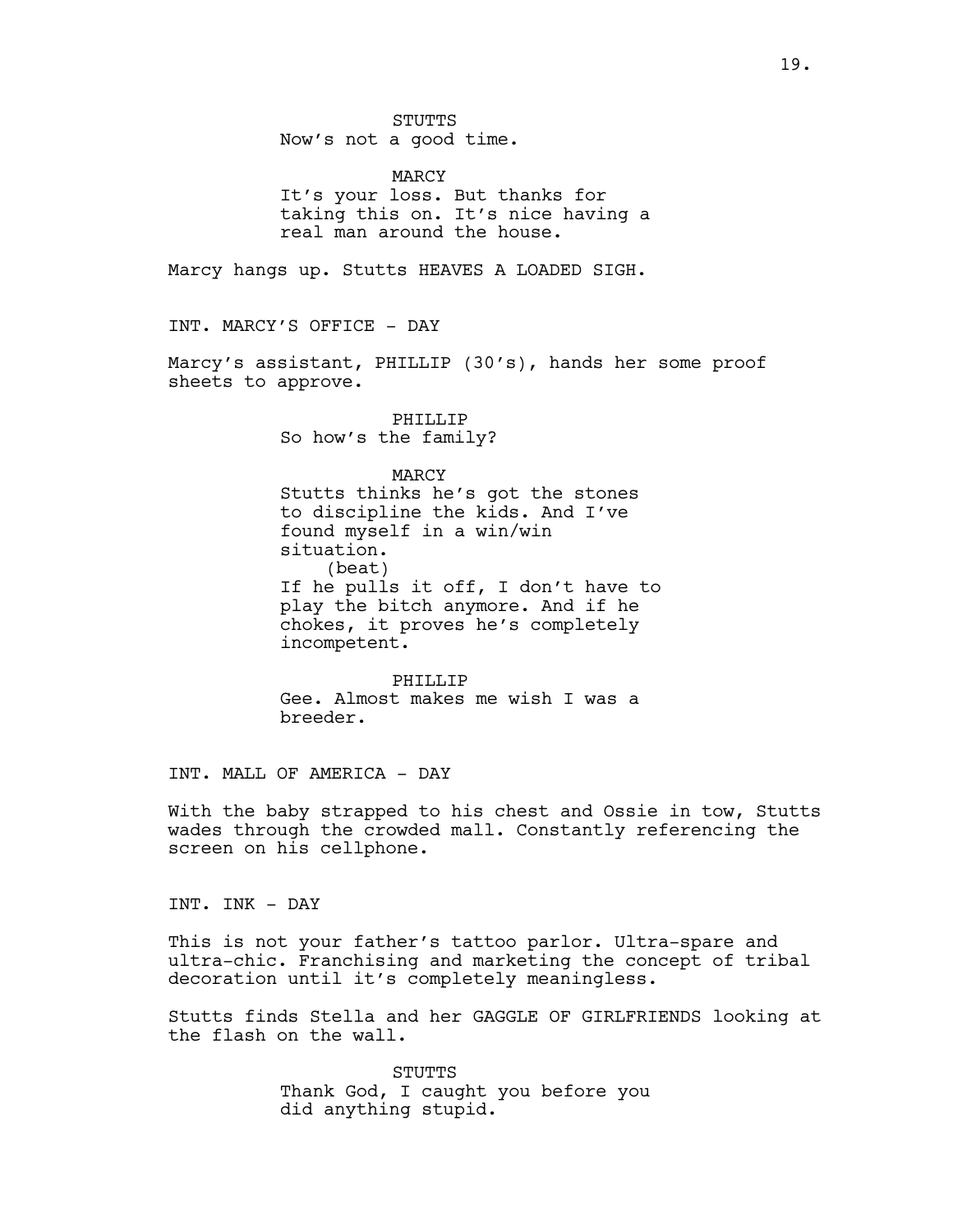STELLA Dad? How did you find me?

Stutts holds up his cellphone authoritatively.

STUTTS Besides causing massive brain tumors, this also serves as an effective tracking device. (sternly) Why aren't you home watching your little brother? That is your job.

**OSSTE** Yeah. Who knows what I might have done to myself?

STELLA Well, I was already in trouble. So if I got my tattoo, right away, I could spin a two-for-one deal out of my punishment.

STUTTS But you gotta be eighteen to get a tattoo.

Stutts fishes out the fake ID from her purse.

**STUTTS** And you can't prove that anymore. (reading the ID) Latoya Brown. (sternly) Come on, we're going home.

STELLA Isn't it a little late to try this "father" routine? And I won't go home with you losers. I'll have Jesse drive me.

**STUTTS** Jesse? Who's Jesse?

The GAGGLE OF GIRLS separates to reveal a cute boy with long hair, JESSE (16). He smiles uncomfortably.

> STUTTS You're old enough to drive?

> > JESSE

Umm, yeah.

Stutts approaches Jesse threateningly.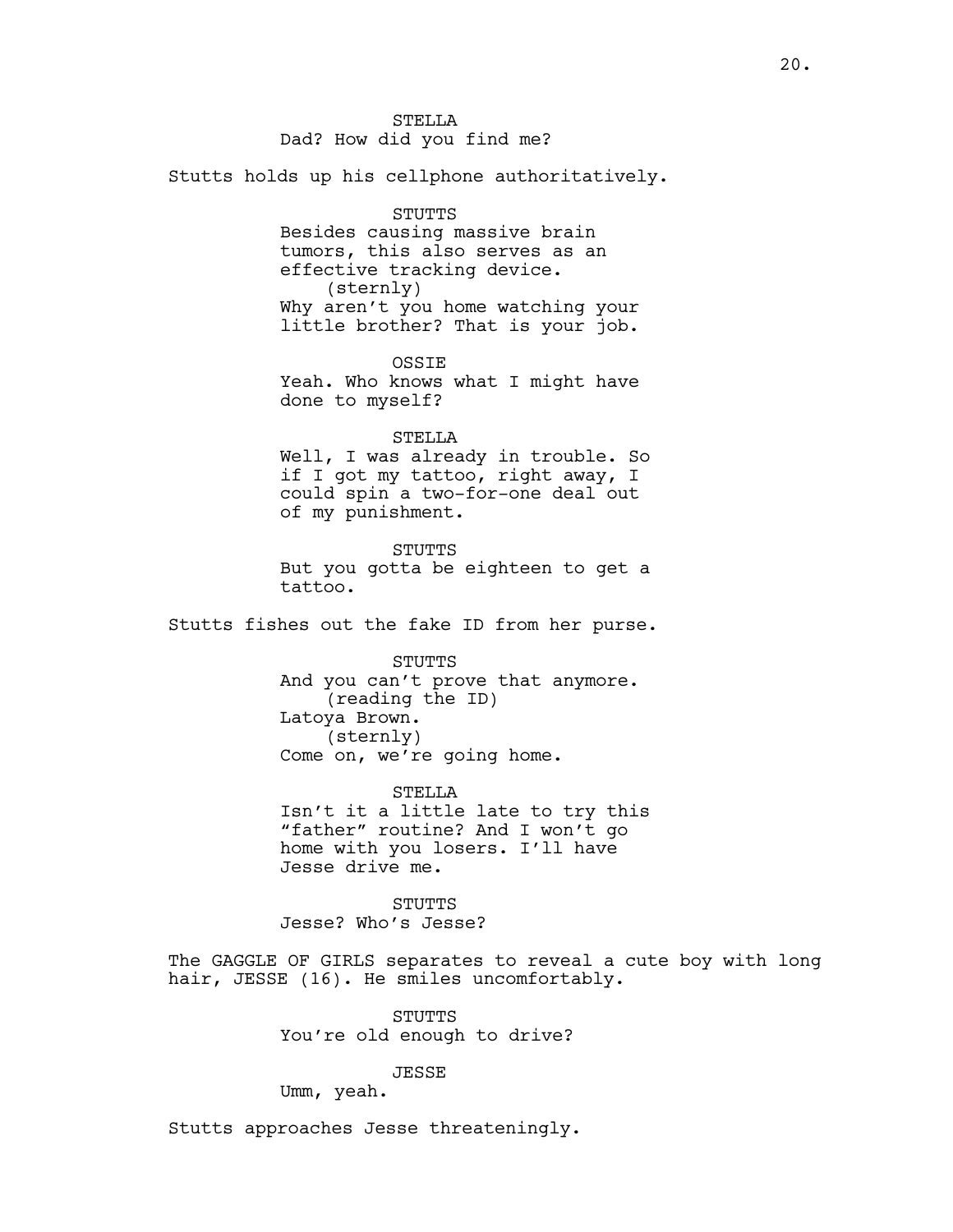STUTTS And you hang out with 13-year-olds? What's wrong with you? And why d'ya look so damn unthreatening?

Stella steps in her father's path.

STELLA Leave Jesse outta this. This was my idea.

STUTTS (to Jesse) So that's how you keep that pretty face. Lettin' little girls fight your battles.

STELLA Get a grip, Dad. Jesse could kick yer ass!

Jesse shakes his head emphatically. No, I couldn't.

STELLA And he hasn't done anything to you.

STUTTS Oh yeah? And what exactly has he done to you?

Stella's completely embarrassed.

STELLA I can't believe you just said that.

Stutts grabs Jessie's shirt.

STUTTS If this baby wasn't strapped to my chest, I'd kick your ass up and down all 2.5 miles of this mall.

Stutts backs Jesse into a tattoo chair. Grabbing an ink injector from a frightened TATTOO ARTIST.

> STUTTS Maybe I'll put a warning label on your forehead. As a public service announcement for all parents with impressionable daughters!

Adding insult to injury, the GIGGLING baby throws up on Jesse (who then squirms away and runs out the door).

Stutts holds up the ink injector like a raving lunatic raising a bloody butcher knife.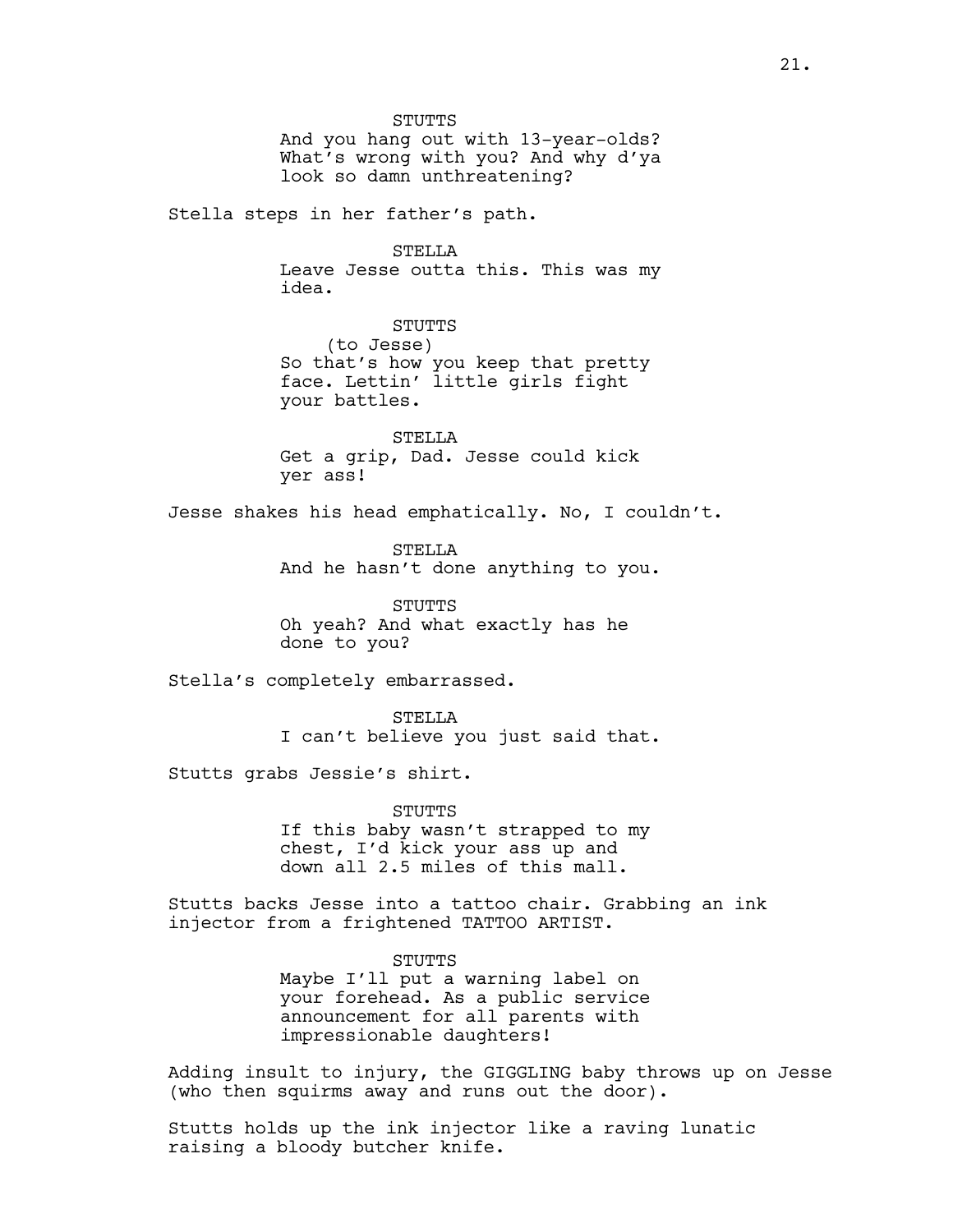### STELLA Why am I not dead?

Stella's friends look even more afraid than she is.

INT/EXT. STUTTS' CAR - DAY

Stutts drives his brood home. Regretting his behavior, as Stella pouts beside him.

> STUTTS If your mother finds out what happened today, she'll make our lives quite uncomfortable. (beat) So if we can agree to keep this a closely-guarded secret, I won't take the coward's way out and drive us all into Lake Harriet.

STELLA Go ahead. I'll roll down a window.

OSSIE Why can't you wait for Dad to name the baby, before you get a tattoo?

STUTTS Yeah. With names like Stella Stuttlemeier and Osceola still smoking in the chamber -- who knows what your mother's got left in her clip.

#### STELLA

That's not my problem. Ten years from now, I'll be married to Jessie with a new last name and my own family I can torture at will.

### STUTTS

(exasperated) Okay, I'm sorry I over-reacted. Is there anything I can do to make up for it?

STELLA Sure. Lemme get my tattoo.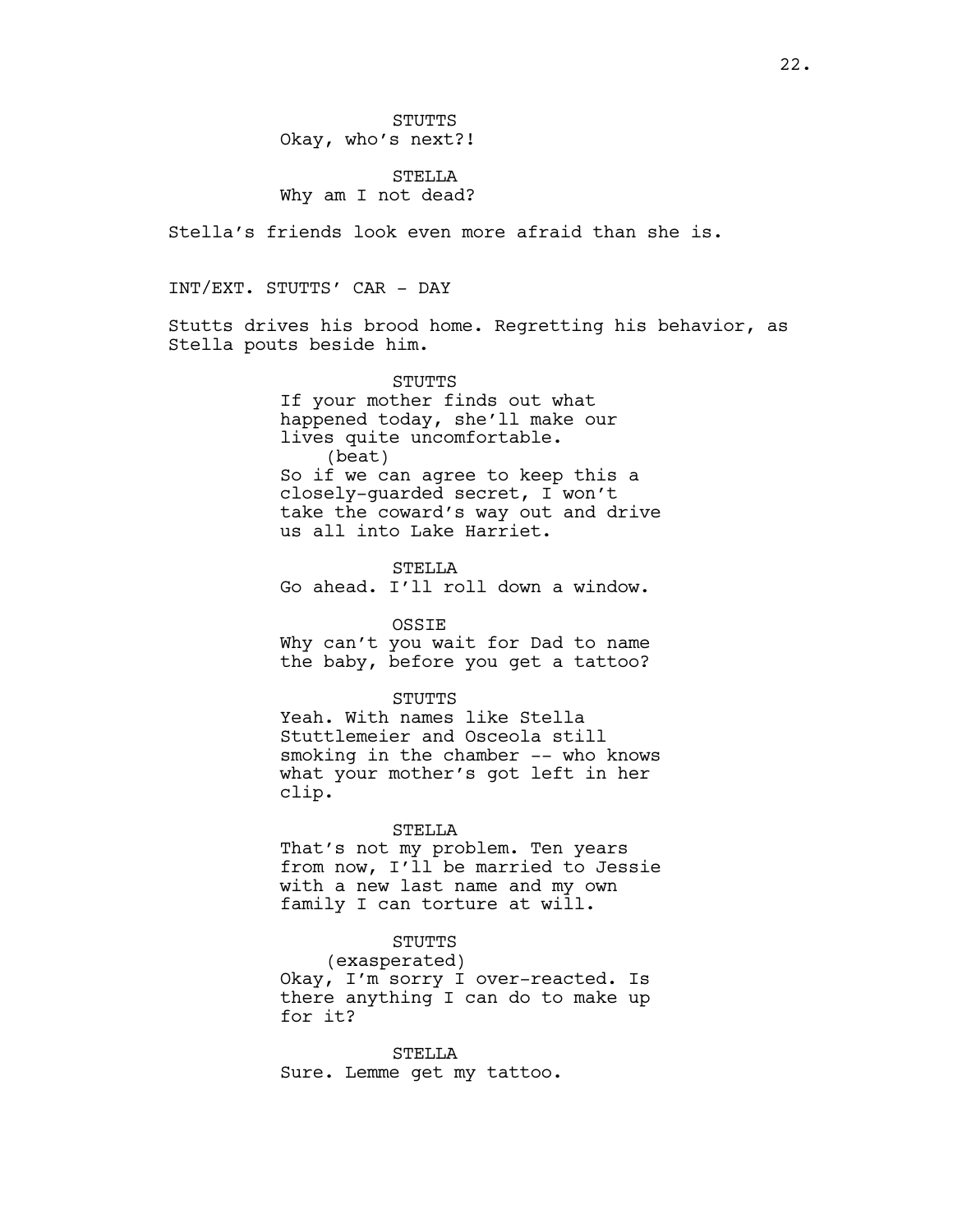**STUTTS** You may not believe me but I know about all the changes you're going through. (beat) When I was your age, I wanted my own breasts. And thirty years later that wish has come true.

Stella's visibly disgusted by this personal revelation.

OSSIE

Eeesh!

STELLA That's how you reach out?

STUTTS But it's true.

Stella turns her back to her father.

STELLA I don't want you to even look at me anymore.

STUTTS I'm sorry, Stella. I...I... (defeatedly) I have no idea why my male-pattern blindness has forsaken me.

INT. STUTTS' HOME - NIGHT

The Stuttlemeier family sit down to a typical dinner. Eating anything that can be microwaved in under three minutes. Marcy fawns over Ossie's bruises.

> MARCY You fell off the slide?

Ossie silently pleads for Stutts' corroboration.

STUTTS Backassward down the steps. His teacher saw the whole thing.

MARCY How could she let something like that happen? I'm calling the school board and demand they hire catching guards before I sue their fat asses.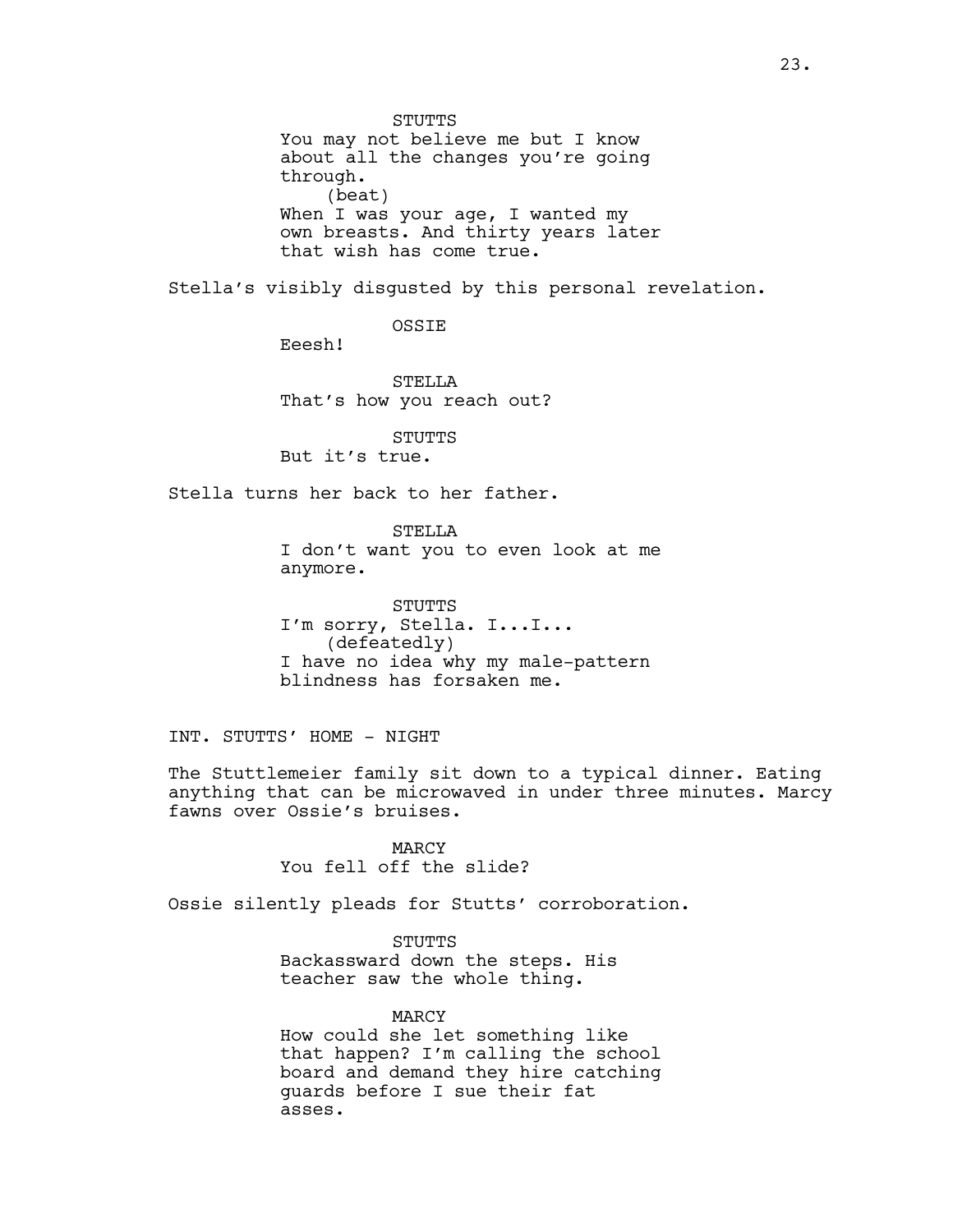Ossie silently pleads for more help, as Marcy cradles his head in her arms.

> STUTTS Honey, honey, honey. It was an honest mistake. And hasn't frivolous litigation done enough damage to this country?

Marcy consents to this line of reason.

MARCY My poor, clumsy baby. From now on, you'll have to wear a helmet on the playground.

Ossie pleads for another rescue. But Stutts' electronic leash goes off.

> STUTTS They need me at the hospital. Who wants to kiss daddy goodbye?

Ossie scowls -- yuk. Marcy dotes on her eldest son. Stella, unsuccessfully, wishes herself invisible.

> STUTTS Gee, kinda makes leaving home feel worthwhile.

Stutts exits. The baby starts CRYING. Marcy hands Stella the baby food.

> MARCY Can you feed the baby, while we finish cleaning up?

STELLA Why? He's not mine.

MARCY Keep this up and you will in no time.

STELLA You'd like that, wouldn't you?

MARCY What I'd like is a daughter who's as grown up as she thinks she is?

STELLA And I'd like a mother who remembers what it's like to be my age.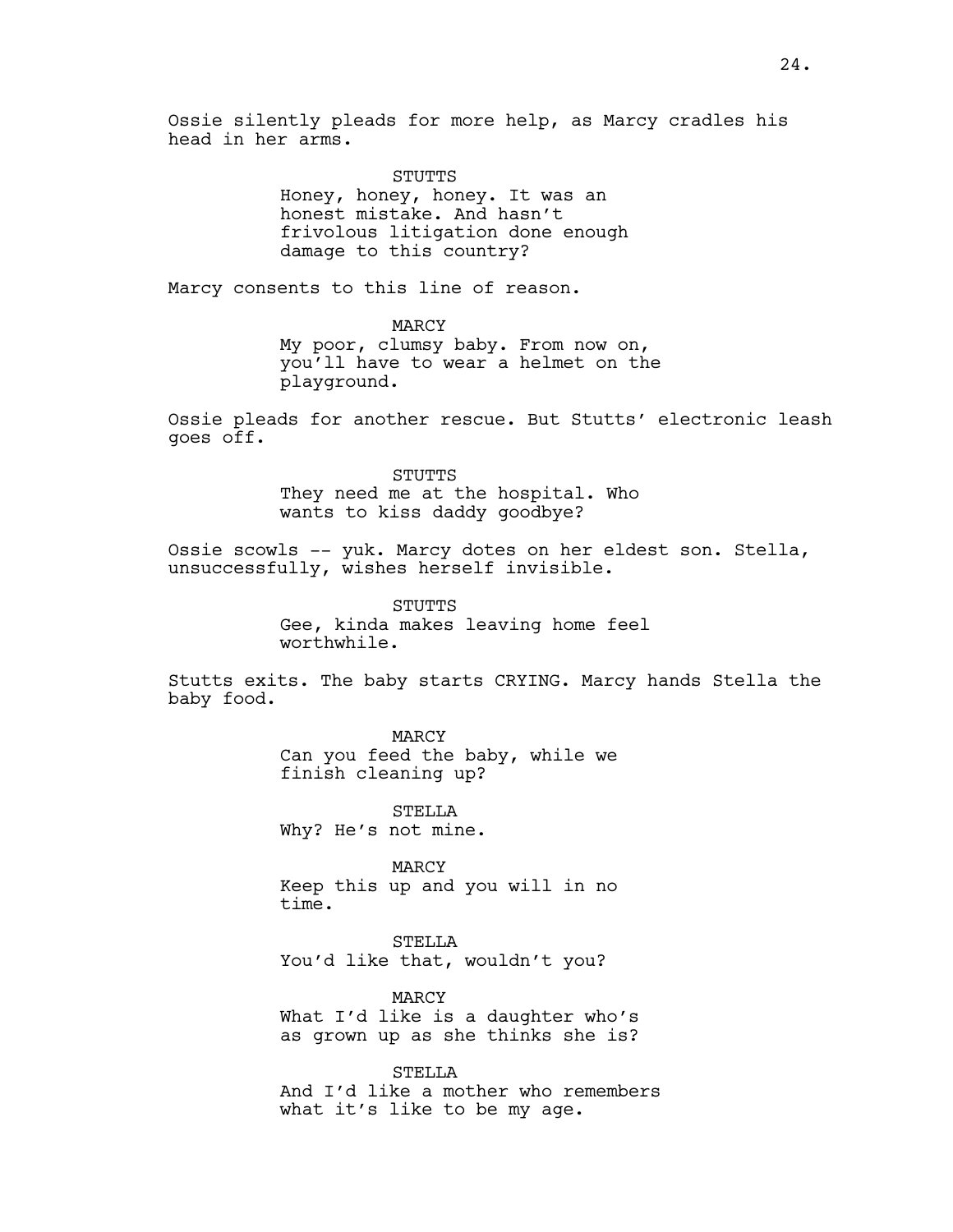MARCY Oh, I could remember. I just choose not to. (sternly) Now, feed the baby.

They stare each other down. First one to look away loses. Stella blinks. Picking up the strained squash.

> STELLA How come Ossie never has to take care of Li'l No Name?

MARCY Because I don't want my youngest child to have the life-span of one of Ossie's turtles.

Marcy busses the dishes with Gestapo precision.

OSSIE And why do I always hafta clean up?

MARCY Just be grateful I don't make you wear a helmet, while you're doing it.

INT. HOSPITAL SURGERY ROOM - NIGHT

They're work done, Stutts and Dick sit on the surgery table in sweaty scrubs. With a *NO SMOKING* sign nearby, Dick exhales smoke into an aspirator.

> DICK I remember when things like smoking or being a man could be taken completely for granted. (beat) But the paradox we're trapped in makes us capable of ripping open a man's chest to save his life but unable to change an air filter or hang a towel bar.

Stutts fusses with an oxygen tank.

STUTTS Ossie's got his superheroes all backasswards. Guys are more like Batman. We're unable to accomplish anything without the aid of technology.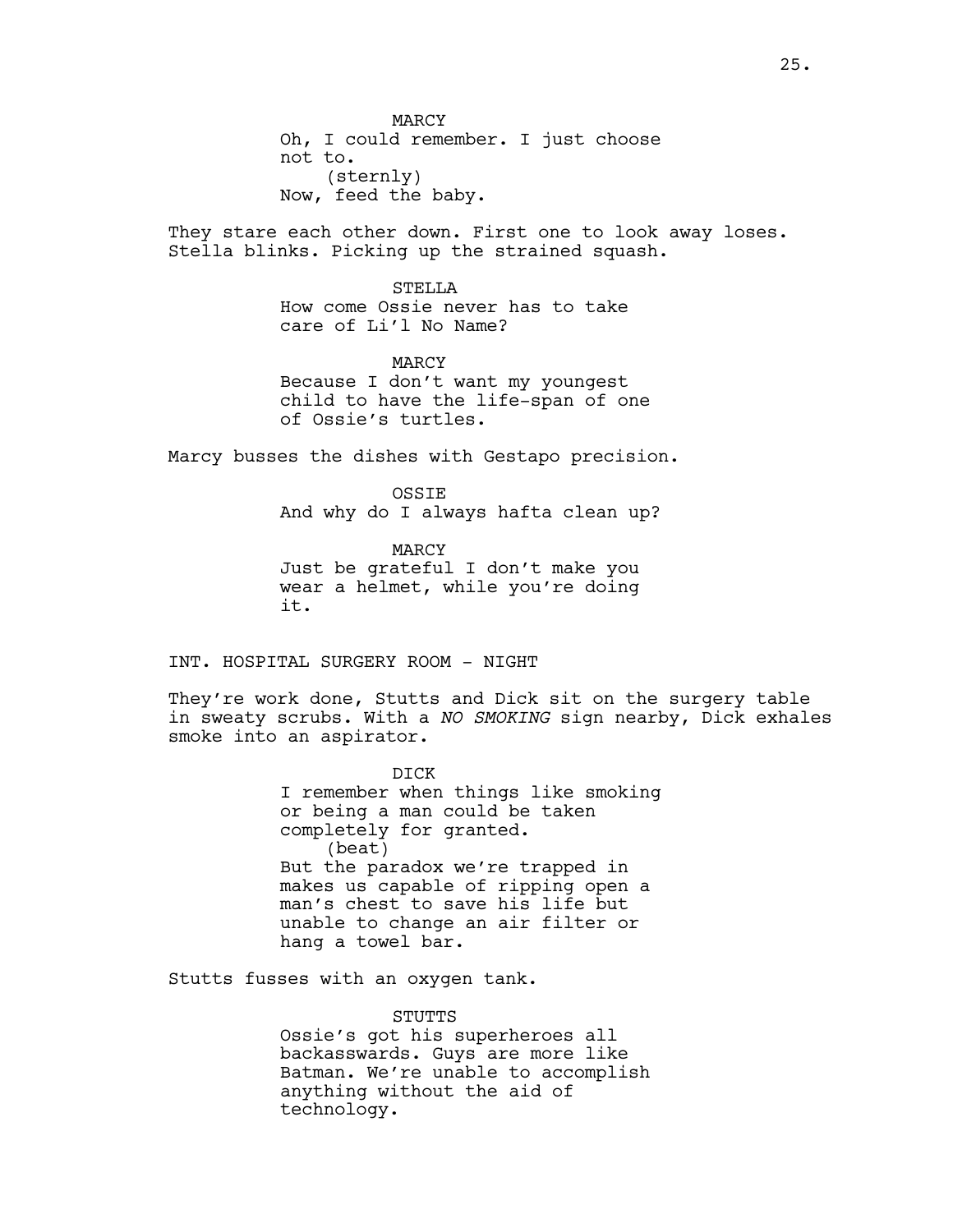DICK Take away those ladders that reach our gutters and we become nothing more than walking semen banks.

This hits home with Stutts. Taking him down a peg.

STUTTS

Maybe I should just cut my losses and let Marcy name the baby.

DICK Quitting won't get you off the hook, Stutts. That'll just leave the battle for ultimate control between Marcy and Stella. (beat) And you'll become as useless as your own nipples.

STUTTS

But my old tricks don't work on Stella anymore. She's growing up at hyper speed and I dunno how to slow her down.

Dick, sagely, exhales smoke into the aspirator like the caterpillar from *Alice In Wonderland.*

> DICK Have you tried binding her feet?

STUTTS It's too late for that.

DICK Well, you better do something. It sure won't get easier. Even breathing's not as simple as it used to be.

Stutts breathes through his clear oxygen mask to clear his head.

> STUTTS You got that right, brutha.

INT. GROCERY STORE - NIGHT

Stutts walks down the frozen food aisle. Carrying a box of tampons. His shoulders slumped in defeat.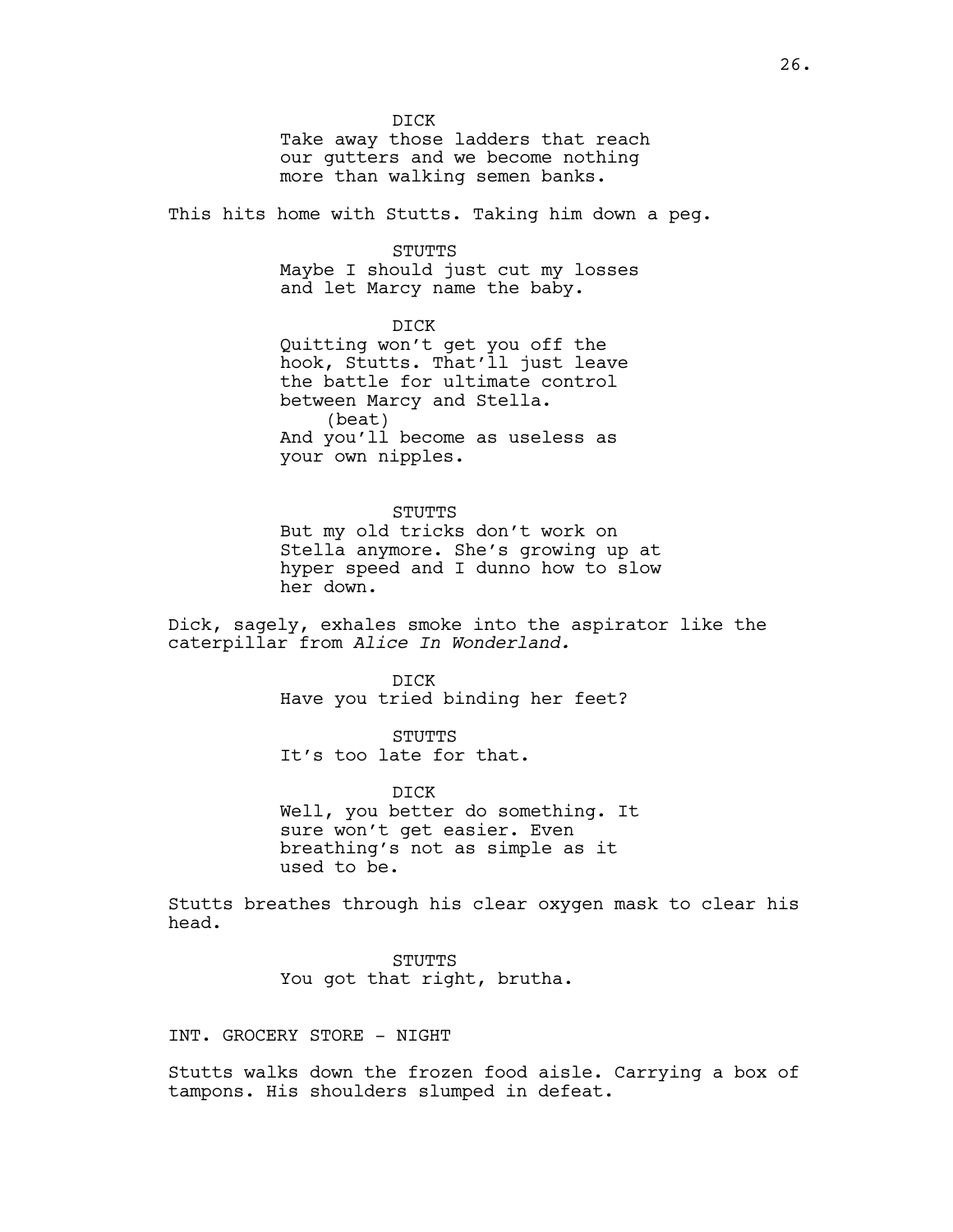STUTTS (V.O.) It's no wonder my kids think I'm a tool. I hardly portray the ideal of masculinity. Thank God, my dad's not around to judge me.

Stutts opens the freezer door and sticks his head inside. Smiling as he breathes in deeply through his nose.

> STUTTS (V.O.) I loved this smell, when I was a kid. This, the faint smell of Old Spice and nicotine in my dad's Buick and the musty scent of aging porno mags. The smells of my youthfulinnocence.

The ASST NIGHT MANAGER CLEARS HIS THROAT. Making it clear Stutts is not welcome to sniff freon in this safe haven anymore.

INT. OSSIE'S ROOM - NIGHT

Stutts finds Ossie dressed as Superman. Staring unblinkingly at the wall.

> STUTTS Clark, we need to talk about what happened at school, today.

**OSSTE** Can't. I'm working on my x-ray vision.

Stutts sits beside him, while Ossie stares at the wall.

STUTTS Maybe you can just listen then. Because I know what it's like to be bullied. Every waking hour, your mother and sister toss me around like a worn rag doll. (beat) And it's my fault you've turned out...the way you are. I can't say I've been much of a role model.

Ossie stares unblinkingly at the wall.

OSSIE I'm listening.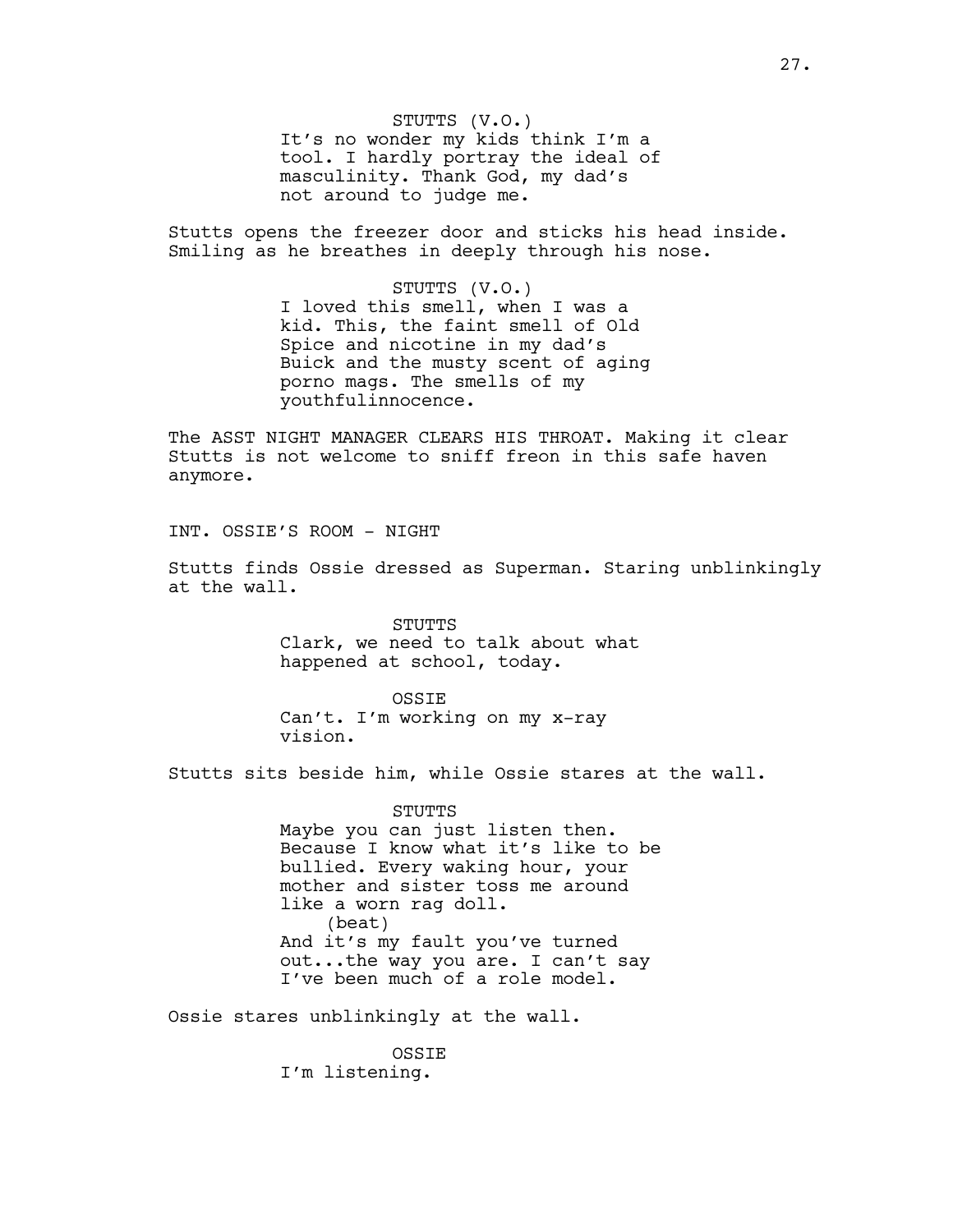**STUTTS** But if your mother finds out what happened today, you'll end up going to school in a plastic bubble. And nobody wants that. (beat) So can you tell me what happened? It's the only way I can help. Ossie relents. Looking his father in the eye. OSSIE Every day, the same guys make fun of my name. It's endless. If I walk away, they follow me. When I try to stand up to 'em. (off his facial scuffs) I end up looking like this. Stutts winces sympathetically. OSSIE I hate being a pussy. Why couldn't I have a tough name like The Rock or Sly or Clark? Everything would be different. STUTTS So there's more than one bully, right? Ossie nods. STUTTS And they're not girls or in wheelchairs or anything like that? Ossie nods again. STUTTS Good. That's a good start.

Stutts squeezes the bulging foam bicep on Ossie's costume.

STUTTS Lemme tell ya 'bout the superhero I discovered, while I was growing up. Let's call him, Goofman.

OSSIE

Goofman?

STUTTS

Ya see, every kid in school's deathly afraid of being unique. It leaves 'em wide open to ridicule.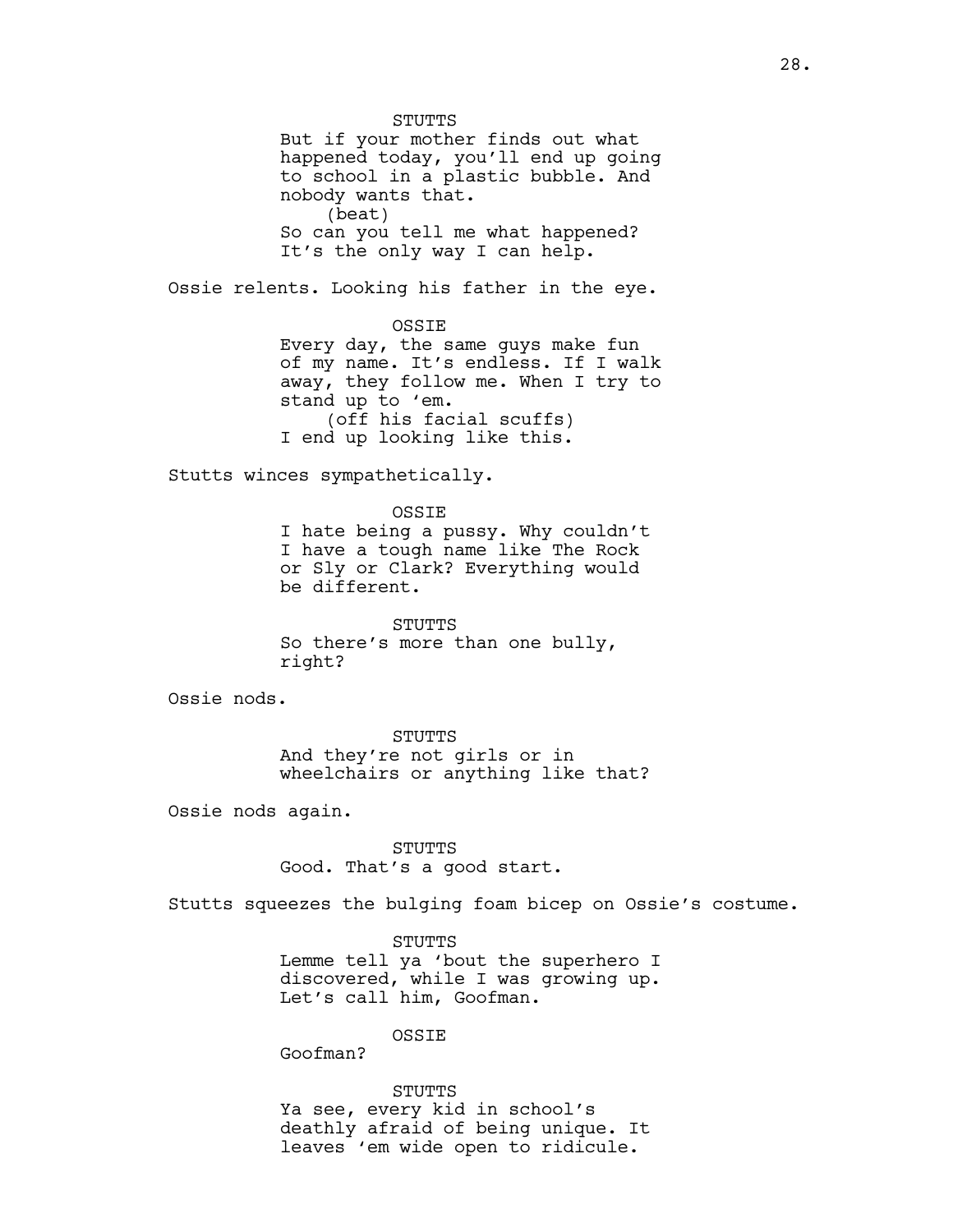(beat) That's why they all obey an unwritten code of conformity like so many suicidal lemmings. STUTTS (cont'd)

Stutts has Ossie's undivided attention.

#### STUTTS

But you can harness that fear for your own evil purposes. Because if you're not afraid look foolish. And do it on purpose. You negate all their snide remarks. (beat) And prove you've got guts they'll never have. A power they'll all fear and respect.

Ossie smiles. Giving his father a big hug.

**OSSTE** 

Thanks, Dad.

STUTTS Stick with me and you'll be eating over the sink in no time.

OSSIE But you couldn't have told me this, in kindergarten.

### INT. STELLA'S ROOM - NIGHT

Fully-clothed, Stella stands before her mirror. Holding up a pair of butt-floss panties. Working up the courage to put it on. Stutts KNOCKS and opens the door.

> STUTTS Ready for your punishment?

Stella quickly hides the panties behind her back.

STUTTS What are you hiding?

**STELLA** 

Nuthin.

STUTTS What kinda nuthin?

Stutts snatches the underwear. Completely shocked.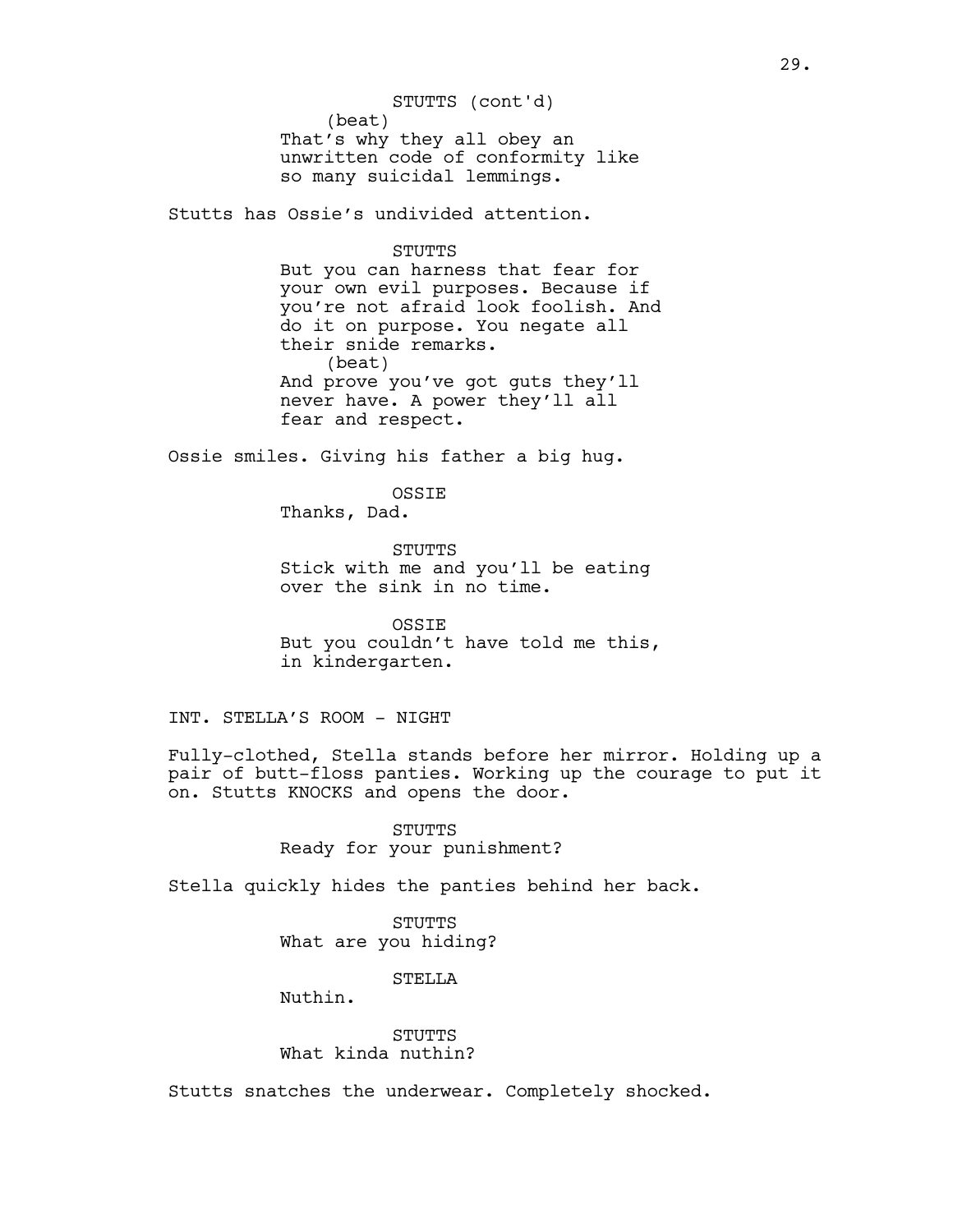**STUTTS** That kinda nuthin. (off the price tag) Thirty dollars worth of nuthin!

Stutts grabs Stella's arm and pulls her out of the room.

STELLA What are you doing?

STUTTS If you're determined to grow up too fast, I'm gonna give you one big shove!

INT. RUSTY'S TATTOO PARLOR - NIGHT

This is your stereotypical tattoo parlor. Catering to bikers, sailors and hookers. The owner, RUSTY (40's), looks like a roadie for ZZ Top. Showing Stutts and Stella the work on his body. Beginning with the eyeball on the palm of his hand.

> RUSTY And that one only took three weeks to heal.

STUTTS (wincing) Ouch. I bet that hurt.

RUSTY It wasn't so bad.

Rusty closes his eyes. Open eyeballs are tattooed to his eyelids.

> RUSTY Now, these hurt like a sumbitch.

STELLA Hold on a sec. Tattoos hurt?

STUTTS Not as much as growing up.

STELLA I dunno if this is such a good idea anymore.

STUTTS You make it sound like you have a choice.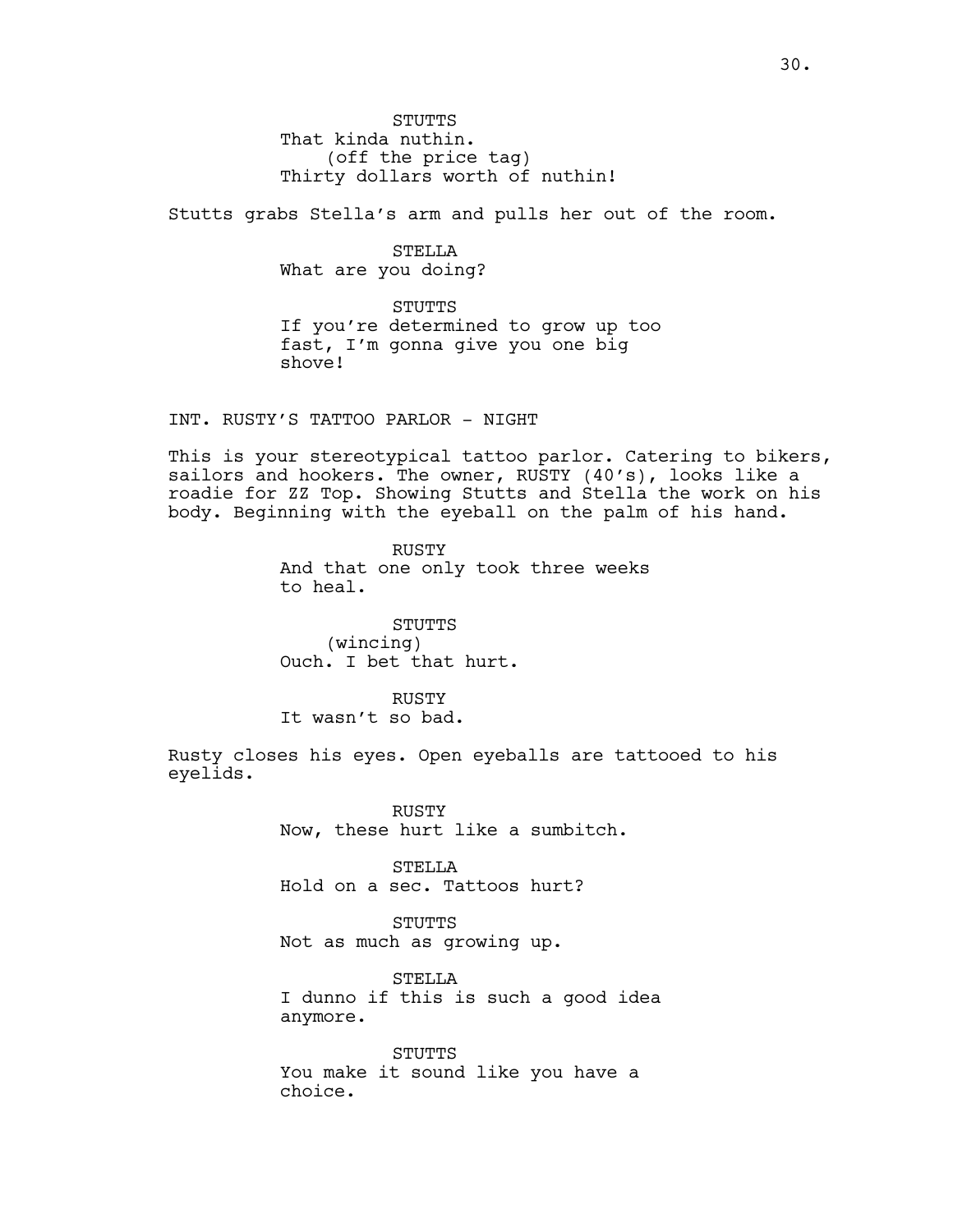Yeah, Sweetheart. If yer boyfriend's willin' to front the dough, why not get one?

### STELLA

Boyfriend? Ewww!

### STELLA

You can't force me to get a tattoo. That's...that's branding.

### STUTTS

I prefer to call it pro-active parenting. But I'm open to negotiating some sorta compromise.

### STELLA

Like what?

#### STUTTS

You used to tell me everything, Stella. You were like the son I never had. Especially, after Ossie was born. So why are you shutting me out, now?

Stella looks at Rusty. Looks at Stutts. Looking like a cornered animal.

> STELLA It's just not fair. That's all.

**STUTTS** What's not fair?

#### STELLA

You guys think I'm old enough to take care of your baby. But still treat me like one. (beat) Why do I get stuck with all the drudgery of being an adult without any of the benefits?

Stutts mulls this over. Accepting partial blame.

#### STUTTS

Okay, you got a point. I'll talk to your mother. But if she finds out about Jesse, she'll make my life a living hell. Any boy stuff stays strictly between you and me, okay?

STELLA

Got it.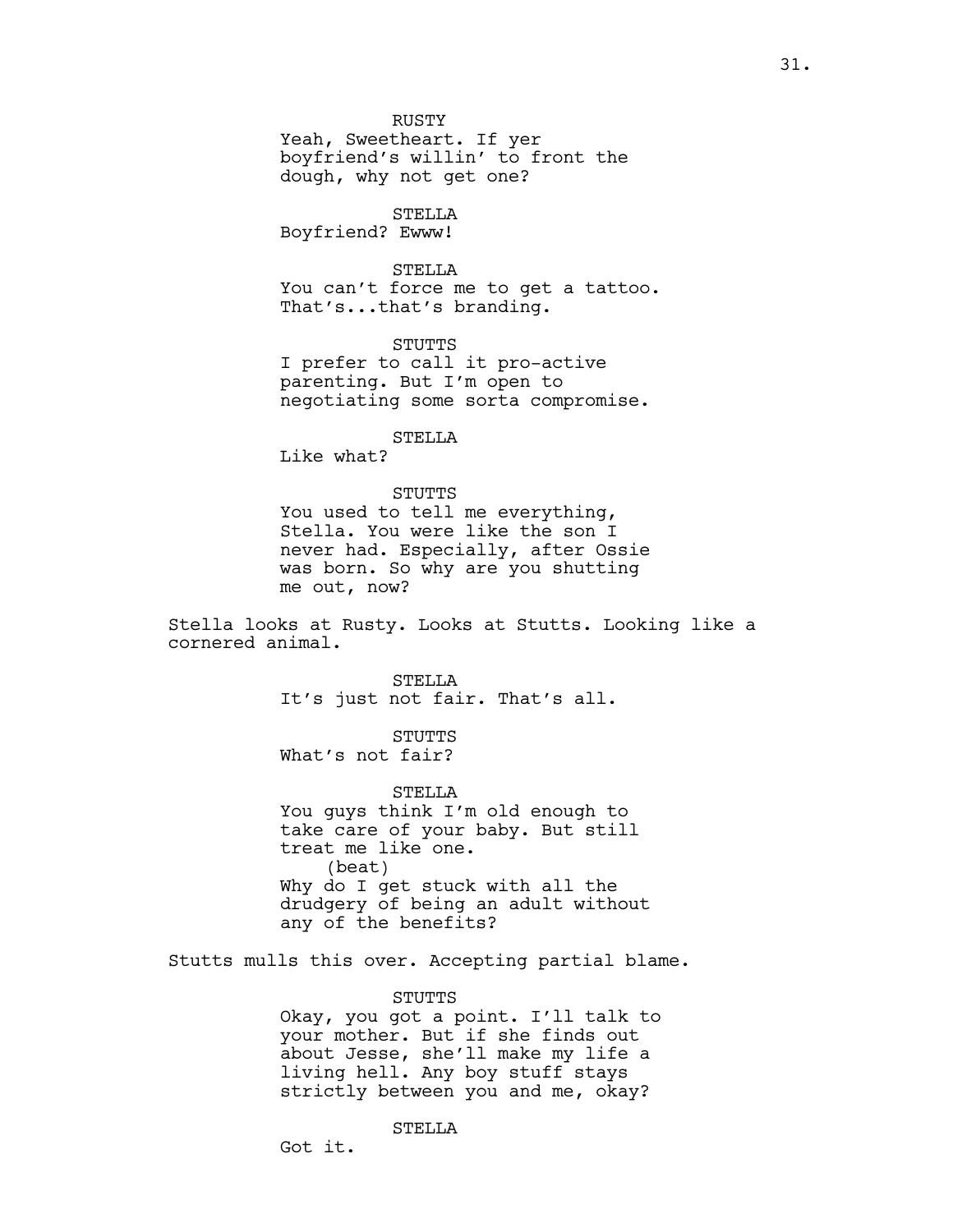STUTTS Good. So how do we get our old magic back?

INT. STUTTS' HOME - NIGHT

To Marcy's dismay, when they press their arms together their matching tattoos complete a broken heart. Stutts' says *Sugar Daddy* while Stella's says *Daddy's Girl*.

> STUTTS Whatta ya think? Makes me look kinda tough, huh?

STELLA My friends will be so jealous.

OSSIE

But what about the baby's name? We had an understanding!

STUTTS

Sorry, Os. But when your malepattern blindness kicks in, it'll be like none of this ever happened.

Ossie slumps off in defeat. The baby starts CRYING in the other room.

> STELLA Don't worry, guys. I got it.

Stella kisses Stutts on the cheek and runs off. Leaving him alone with Marcy.

> MARCY Only you could turn Stella around and lose our bet -- all at the same time.

Stutts gingerly prods his tattoo. It still hurts.

STUTTS I bet my dad would have handled things differently.

MARCY But not nearly as well. So I've decided to name the baby after you.

STUTTS Chester? Really?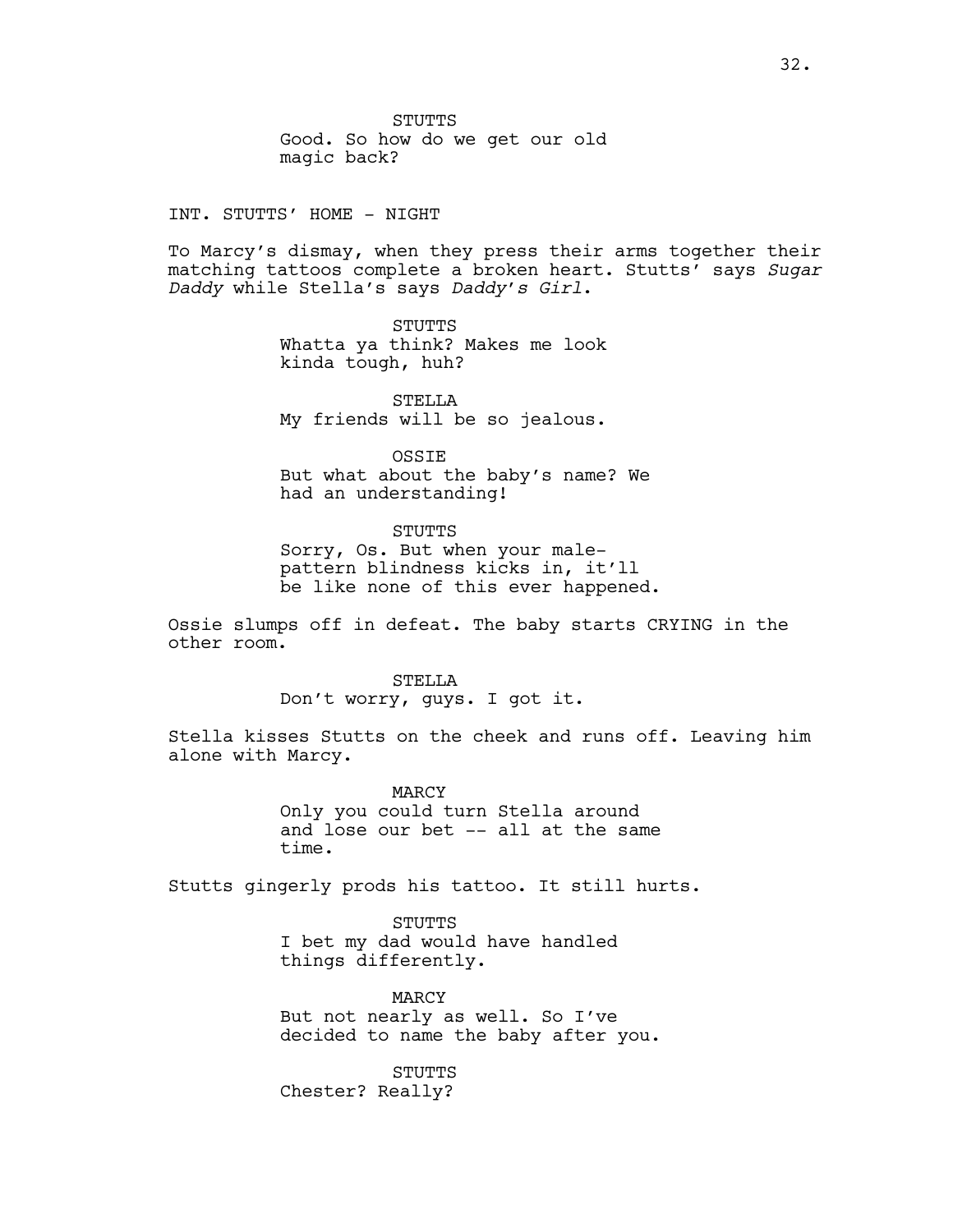MARCY

Sure, it's not like we'll ever call him that. You don't even use your name. And since he'll be the third Chester Allen Stuttlemeier, we can call him Trey.

Marcy wraps her arms around Stutts and kisses him.

MARCY Ooh, rough like sandpaper.

Stutts locks her in a vise-like embrace. Refusing to let go.

STUTTS I think you like it, when I take charge. It makes you feel safe and protected. Like a little girl.

Unable to free herself, Marcy playfully bites his ear. Ouch!

MARCY Oh yeah? We'll see how tough you talk, after I make you my bitch.

Stutts looks a little nervous, as they lock lips again. It's not *Postman Rings Twice* but this isn't cable either.

INT. STUTTS' POOL - NIGHT

Pool lights illuminate the crystal-clear water. Below the surface, a buck-naked Stutts achieves momentary stasis.

> STUTTS (V.O.) What I'd give to breathe through my belly button again.

Stutts experiences a momentary underwater euphoria.

STUTTS It could be my deplenished oxygen supply talking but it's so damn peaceful down here. (beat) But nothing lasts forever, right? Soon my head will throb. My lungs will burn. And my instinct to survive will drive me away from this serene oasis. (beat) Back to a world where I gotta scratch and scrabble just to justify my everyday existence. (beat)